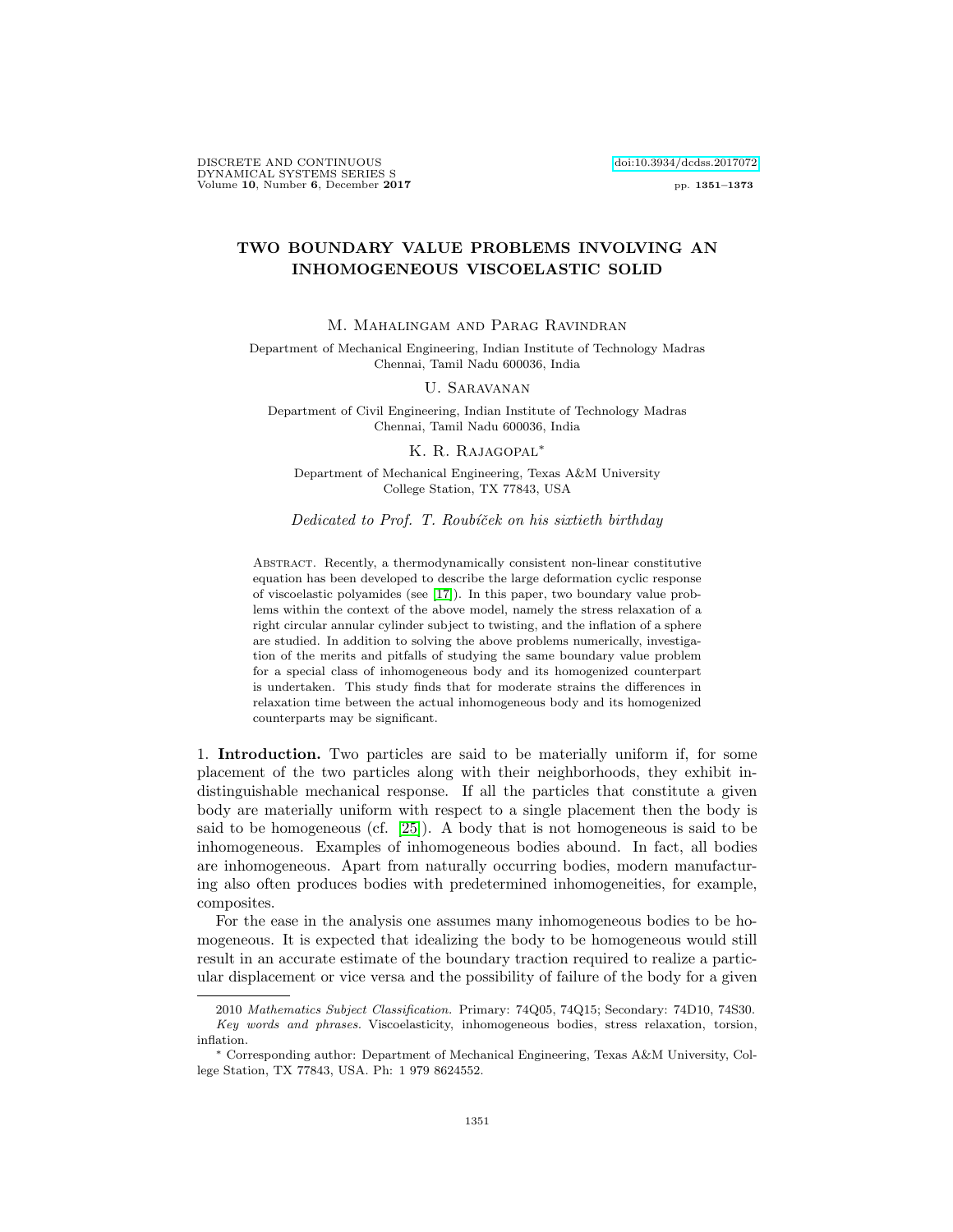loading condition. This homogeneous approximation seems to be reasonable under some circumstances and not in some others. Hence, it is of interest to document the similarities and differences in the solution obtained for the inhomogeneous body and its equivalent homogeneous counterpart.

An analysis to check the reasonableness of the homogeneous approximation can proceed in a multitude of directions. In this study, we are interested in determining the appropriateness or otherwise of replacing the inhomogeneous composite by an equivalent homogeneous body with regard to how the body responds to external mechanical stimuli. Clearly, it is not expected that the stress and displacement time histories at various points in the homogeneous and inhomogeneous body will be the same. Hence, there is a need to define in what sense the response of the inhomogeneous body is to be compared to that of the corresponding homogeneous body. Appropriate use entails a clear understanding of the underlying assumptions.

In the micromechanics approach ([\[9\]](#page-22-2)), it is required that the volume averaged stress and strain over a given representative volume element (RVE) be the same for the inhomogeneous body and its homogeneous approximation. The micromechanics approach needs to be used with care. It is possible that the material properties of the homogeneous approximation depend on the shape of the representative volume element, implying an undesirable homogenization procedure. It is also possible that the maximum stress in the real body is larger than the volume averaged stress, thus making such a homogenization procedure unsuitable to study failure. Further, material properties obtained might depend on the boundary conditions applied on the RVE. These limitations have been understood within the context of linearized elasticity and linearized viscoelastic models. While for large deformation elasticity these issues are being studied [\[20,](#page-22-3) [24,](#page-22-4) [3\]](#page-21-0), these issues within the context nonlinear viscoelastic models are largely unexplored. This study aims at addressing some of the questions that arise when homogenizing nonlinear viscoelastic bodies.

An alternative to micromechanics based homogenization is asymptotic homogenization. Asymptotic homogenization is used for studying heterogeneous bodies with the length of the inhomogeneity being  $\epsilon L$ , where L denotes the length scale of the body and  $\epsilon$  a non-dimensional constant. In asymptotic homogenization the solution to the relevant boundary value problem is sought as a function of  $\epsilon$ . Then, the effective parameters are obtained from the limiting case where the parameter  $\epsilon$ tends to zero. A detailed exposition on asymptotic homogenization procedure can be found in [\[18\]](#page-22-5) and further advances can be found in [\[11,](#page-22-6) [10\]](#page-22-7). The method has been applied for homogenization of elastic  $(12, 2)$  and viscoelastic bodies  $(26, 5, 1)$  $(26, 5, 1)$  $(26, 5, 1)$ . However, as pointed out in  $[4, 3]$  $[4, 3]$ , while this is a reasonable methodology the existence and uniqueness of the homogeneous parameters is an issue.

There are a number of studies (see [\[13,](#page-22-10) [7,](#page-21-5) [6\]](#page-21-6) and the references cited therein) that find bounds on the material parameters in the homogeneous approximation. For the bounds to be useful they should be tight. By solving a number of boundary value problems Saravanan and Rajagopal [\[22,](#page-22-11) [19,](#page-22-12) [20,](#page-22-3) [21\]](#page-22-13) have shown that such bounds cannot be tight at least for some popular constitutive models within the context of large elastic deformations. Whether such tight bounds exists for a particular nonlinear viscoelastic solid is investigated here.

The global response of a general inhomogeneous body depends on the direction of loading. Hence, even if the constituents of inhomogeneous body are isotropic, global response of the homogenized counterpart could be anisotropic in that it can have different responses along different directions.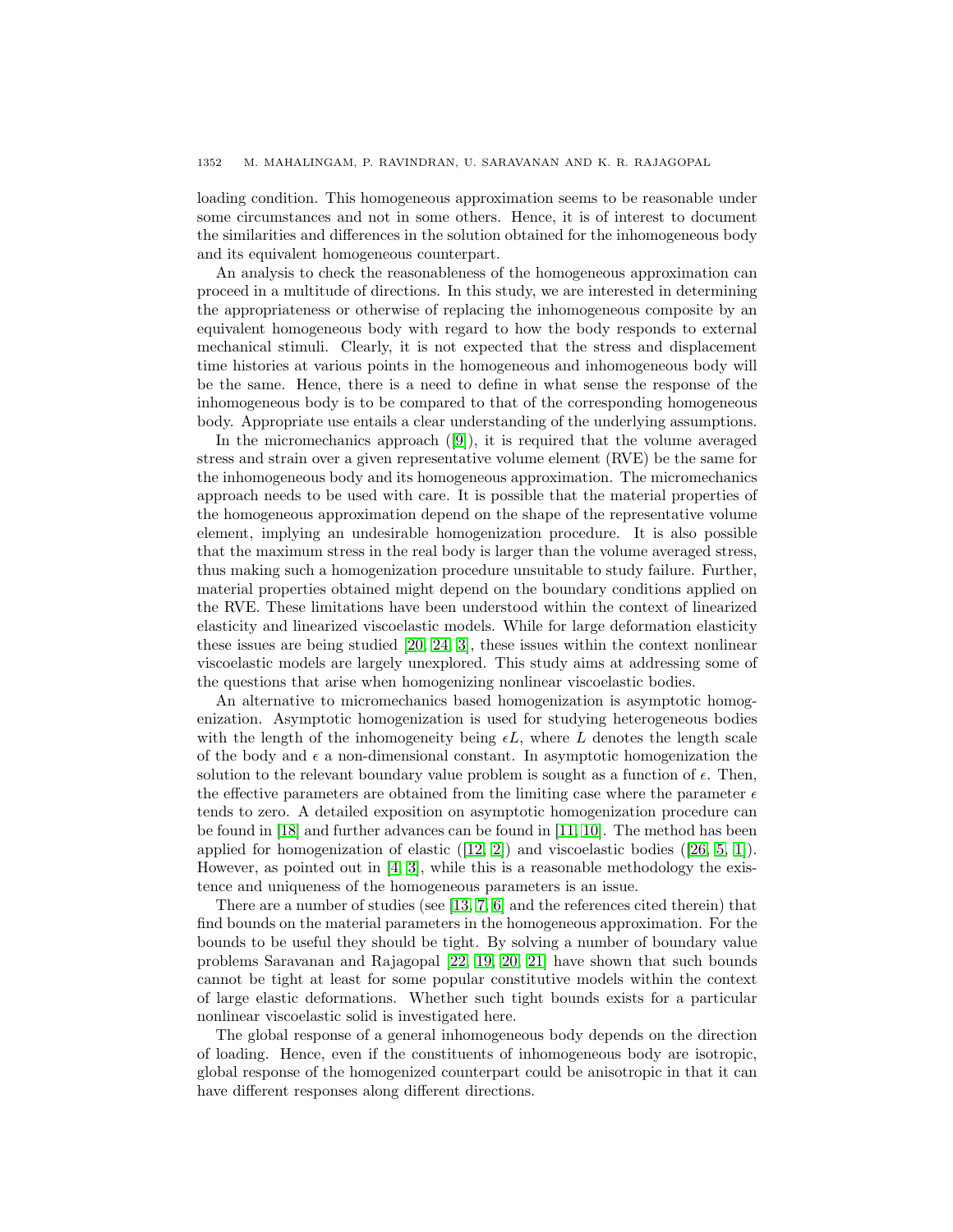Hill [\[8\]](#page-21-7) and Chung et al [\[5\]](#page-21-2) have reported anisotropic constitutive relations for inhomogeneous bodies made of isotropic constituents. Due to change in the material symmetry of the constitutive relation, the relationship between the principal direction of the stress and the left Cauchy–Green tensor is different. Quantification of the actual differences in the stress distributions for constitutive relations of varying material symmetry is required; this aspect is not investigated in this study.

Here, a systematic procedure to study twisting of an annular cylinder and inflation of a sphere for rate type constitutive relations, developed using the framework presented in [\[15\]](#page-22-14), is outlined.

It is evident from the literature that the predictive capability of the homogeneous approximation of a given inhomogeneous body using a constitutive relation of the same form as that of the constituents of the inhomogeneous body is limited. In fact, Suquet [\[23\]](#page-22-15) found that the inhomogeneous body made up of a material whose constitutive relation is given by the Maxwell viscoelastic model cannot be approximated as a homogeneous body made of a Maxwell material, especially when the relaxation times of the constituent materials are different. While Suquet [\[23\]](#page-22-15) used a viscoelastic fluid like model, here a viscoelastic solid model that describes the response of polyamide 6 is used to study whether the constitutive relation for the homogeneous approximation can be of the same form as that of the constituents of the inhomogeneous body. A thermodynamically consistent nonlinear viscoelastic solid constitutive relation reported in [\[17\]](#page-22-0) is used in this study. A parameter in the model developed in [\[17\]](#page-22-0) which is related to the relaxation time is assumed to have a continuous spatial variation in case of the inhomogeneous body and to be a constant for its equivalent homogeneous approximation.

It is found that all the boundary loads required to be applied on various surfaces of the body to engender a given boundary displacement in the actual inhomogeneous body and its homogeneous approximation cannot be predicted equally well when the form of the constitutive relation for the homogeneous approximation is same as that of the constituents of the inhomogeneous body. Further, it is found that even if the mean of the spatial variation of the material parameter is the same, its value obtained from correlating the boundary force (or moment or traction) differs with the actual spatial variation of the material parameter and geometry of the body. Examining the stress distribution in the actual inhomogeneous body and its homogeneous counterpart having the same form for the constitutive relation as that of the constituents of the inhomogeneous body, it is found that qualitative features of the stress distribution such as the sense of the stresses or the gradient of the variation in the stresses are captured reasonably well for the magnitude of strains under consideration in the problems studied.

<span id="page-2-0"></span>The organization of the paper is as follows. In section [2,](#page-2-0) the two boundary value problems are formulated, the governing equations are derived and solved for the thermodynamically consistent model developed in [\[17\]](#page-22-0). The procedure adopted to arrive at the constant material parameters in the homogeneous approximation is outlined in the section [3.](#page-9-0) The value of the material parameters obtained in the homogenized approximation for different cases are reported in section [4.](#page-11-0) The stress distributions in the actual inhomogeneous body and its homogenized counterpart are also presented in section [4.](#page-11-0) The implications of the simulations carried out and the results are detailed in section [5.](#page-20-0) The final section is devoted to concluding remarks.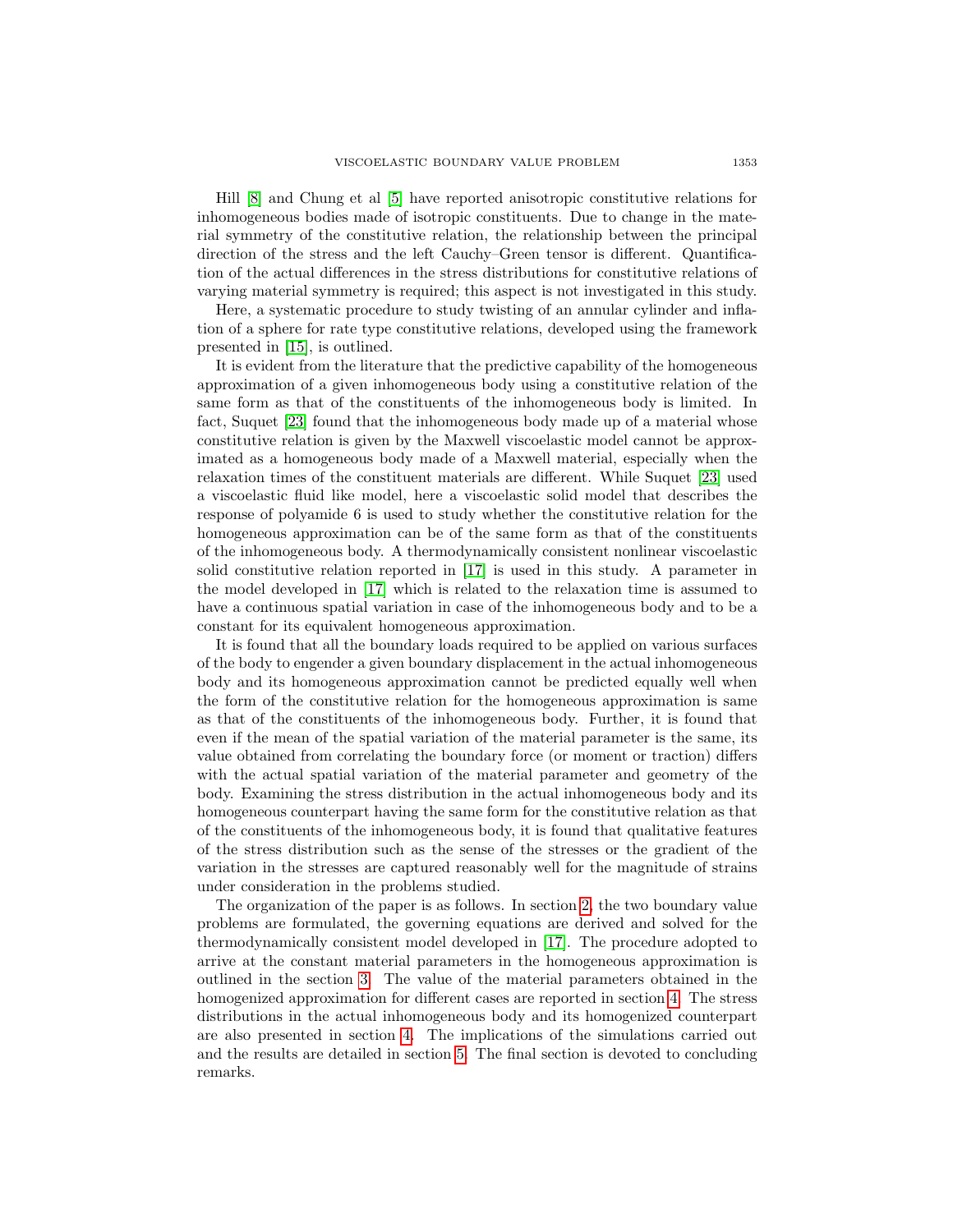1354 M. MAHALINGAM, P. RAVINDRAN, U. SARAVANAN AND K. R. RAJAGOPAL

2. Boundary value problem. Two boundary value problems are considered in this study. These boundary value problems are formulated in this section.

2.1. Twisting of an annular cylinder. First boundary value problem considered is that of twisting of an annular cylinder. A cylindrical polar coordinate system is used to study this problem. The annular cylinder in the reference configuration is assumed to occupy,  $\mathcal{B} = \{(R, \Theta, Z) | R_i \leq R \leq R_o, 0 \leq \Theta \leq 2\pi, 0 \leq Z \leq H\},\$ where  $(R, \Theta, Z)$  represent the coordinates of a typical point  $(X)$  in the reference configuration of the body,  $R_i$  is the inner radius of the right circular annular cylinder,  $R<sub>o</sub>$  is the outer radius of the annular cylinder, H is the height of the annular cylinder. In the deformed configuration  $X$  moves to  $x$ .

This cylinder is assumed to be comprised of materials that are incompressible. While the rotation of the surface defined by  $Z = 0$  is zero, the surface defined by  $Z = H$  rotates by an angle,  $\psi H$ . In order to be able to realize this rotation at the surface defined by  $Z = H$ , a torsional moment, M is applied to this end. The cylinder is prevented from deforming axially by an axial load,  $\mathcal{L}$ . By applying a suitable radial component of the normal stress at the inner surface of the cylinder  $(R = R_i)$ ,  $\mathcal{P}_i$ , radial displacement of this surface is prevented. The outer surface of the cylinder defined by  $R = R_o$  is assumed to be traction free.

Appealing to a semi-inverse method, a motion of the following form is assumed,

<span id="page-3-0"></span>
$$
r = r(R, t), \quad \theta = \Theta + \psi(t)Z, \quad z = Z,\tag{1}
$$

where  $(r, \theta, z)$  represent the cylindrical polar coordinates of a material particle in the current configuration which occupied the point  $(R, \Theta, Z)$  in the reference configuration.  $r(R, t)$  is an unknown function of R and time, t, represents the deformed radial location of a point,  $\psi(t)$  represents the angle of twist per unit length and is a prescribed function of time.

The cylindrical polar coordinate components of the deformation gradient,  $\mathbf{F}_{\kappa_{\mathbf{R}}}$ for the above motion [\(1\)](#page-3-0) is obtained as,

<span id="page-3-1"></span>
$$
\mathbf{F}_{\kappa_{\mathbf{R}}} := \frac{\partial \mathbf{x}}{\partial \mathbf{X}} = \begin{pmatrix} \frac{\partial r}{\partial R} & 0 & 0\\ 0 & \frac{r}{R} & r\psi(t) \\ 0 & 0 & 1 \end{pmatrix}.
$$
 (2)

Since, the cylinder is incompressible,  $\det(\mathbf{F}_{\kappa_{\mathbf{R}}}) = 1$ . This incompressibility constraint yields a first order differential equation in  $r(R, t)$  which can be solved to obtain,

$$
r = \sqrt{R^2 - R_i^2 + (r_i(t))^2},\tag{3}
$$

where,  $r_i(t)$  represents the deformed inner radius of the cylinder at time t. Since, there is no radial displacement at the inner surface,  $r_i(t) = R_i$  it follows that,  $r =$ R. Hence, the expression for deformation gradient [\(2\)](#page-3-1) simplifies to,

$$
\mathbf{F}_{\kappa_{\mathbf{R}}} = \begin{pmatrix} 1 & 0 & 0 \\ 0 & 1 & R\psi(t) \\ 0 & 0 & 1 \end{pmatrix}, \tag{4}
$$

and the material time derivative of the deformation gradient,  $\dot{\mathbf{F}}_{\kappa_{\mathbf{R}}}$  is computed as,

$$
\dot{\mathbf{F}}_{\kappa_{\mathbf{R}}} = \begin{pmatrix} 0 & -\dot{\psi}(t)Z & -R\psi(t)\dot{\psi}(t)Z \\ \dot{\psi}(t)Z & 0 & R\dot{\psi}(t) \\ 0 & 0 & 0 \end{pmatrix},
$$
\n(5)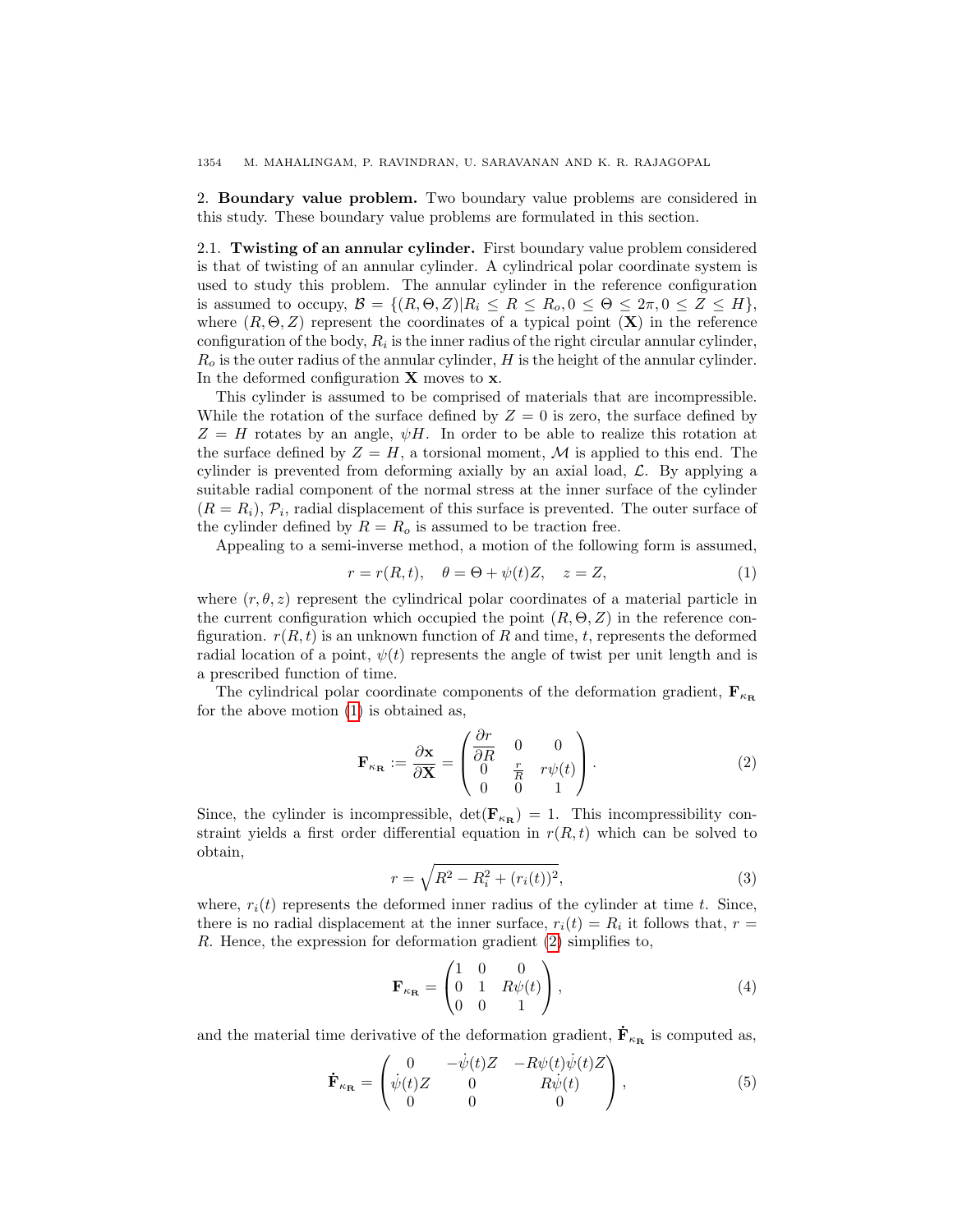where  $\dot{\psi} = \frac{d\psi}{dt}$ . The cylindrical polar coordinate components of the spatial velocity gradient is found to be,

$$
\mathbf{L}_{\kappa_{\mathbf{R}}} = \begin{pmatrix} 0 & -\dot{\psi}(t)Z & 0 \\ \dot{\psi}(t)Z & 0 & R\dot{\psi}(t) \\ 0 & 0 & 0 \end{pmatrix}.
$$
 (6)

The left Cauchy–Green deformation tensor is computed as,

<span id="page-4-0"></span>
$$
\mathbf{B}_{\kappa_{\mathbf{R}}} = \mathbf{F}_{\kappa_{\mathbf{R}}} \mathbf{F}_{\kappa_{\mathbf{R}}}{}^{t} = \begin{pmatrix} 1 & 0 & 0 \\ 0 & 1 + (R\psi(t))^{2} & R\psi(t) \\ 0 & R\psi(t) & 1 \end{pmatrix}.
$$
 (7)

The torsional moment applied on the cylinder to effect a given time history of the angle of twist per unit length,  $\psi(t)$ , is evaluated as,

<span id="page-4-1"></span>
$$
\mathcal{M}(t) = \int_{r_i}^{r_o} T_{\theta z} 2\pi r^2 dr = 2\pi \int_{R_i}^{R_o} T_{\theta z} R^2 dR,
$$
\n(8)

where the Cauchy shear stress  $T_{\theta z}$  is to be computed from the constitutive relation for the assumed motion. The last equality holds since for the assumed motion [\(1\)](#page-3-0), the incompressibility condition requires that  $r = R$ . The radial component of the normal stress that needs to be applied at the inner surface is computed as,

<span id="page-4-2"></span>
$$
\mathcal{P}_i(t) = \int_{r_i}^{r_o} \frac{T_{rr} - T_{\theta\theta}}{r} dr = \int_{R_i}^{R_o} \frac{T_{rr} - T_{\theta\theta}}{R} dR,\tag{9}
$$

by integrating the radial component of the equilibrium equation and using the fact that the outer surface of the cylinder is traction free and  $r = R$  from incompressibility constraint. Here  $T_{rr}$  and  $T_{\theta\theta}$  are respectively the radial and circumferential component of the Cauchy stress to be determined from the constitutive relation for the assumed motion field. Similarly, the axial load that is applied to prevent the cylinder from expanding is given by,

<span id="page-4-3"></span>
$$
\mathcal{L}(t) = \int_{r_i}^{r_o} T_{zz} 2\pi r dr = \pi \int_{R_i}^{R_o} \left[ 2T_{zz} - T_{rr} - T_{\theta\theta} \right] R dR - R_i^2 \mathcal{P}_i(t), \qquad (10)
$$

where  $T_{zz}$  is the z component of the normal Cauchy stress to be determined from the constitutive relation for the assumed motion. The last equality is obtained using the result in [\[25\]](#page-22-1) on observing that the components of the Cauchy stress is a function of only r and that  $r = R$  in order to satisfy the incompressibility condition.

2.2. Inflation of a spherical shell. The second boundary value problem studied is that of the inflation of a spherical shell. A spherical coordinate system is used to study this problem. A sphere in the reference configuration is assumed to occupy,  $\mathcal{B} = \{(R, \Theta, \Phi)| R_i \leq R \leq R_o, 0 \leq \Theta \leq 2\pi, 0 \leq \Phi \leq \pi\},\$  where  $(R, \Theta, \Phi)$  represent the coordinates of a typical point in the reference configuration of the body.  $R_i$ represents the inner radius of the sphere.  $R_o$  represents the outer radius of the sphere. This sphere is assumed to be made of an incompressible material. The sphere is subjected to a radial component of the normal stress at the inner surface defined by  $R = R_i$  and the outer surface  $(R = R_o)$  is traction free.

The motion is assumed to be,

$$
r = r(R, t), \quad \theta = \Theta, \quad \phi = \Phi,
$$
\n<sup>(11)</sup>

where  $(r, \theta, \phi)$  represent the spherical coordinates of a material particle in the current configuration which occupied the point  $(R, \Theta, \Phi)$  in the reference configuration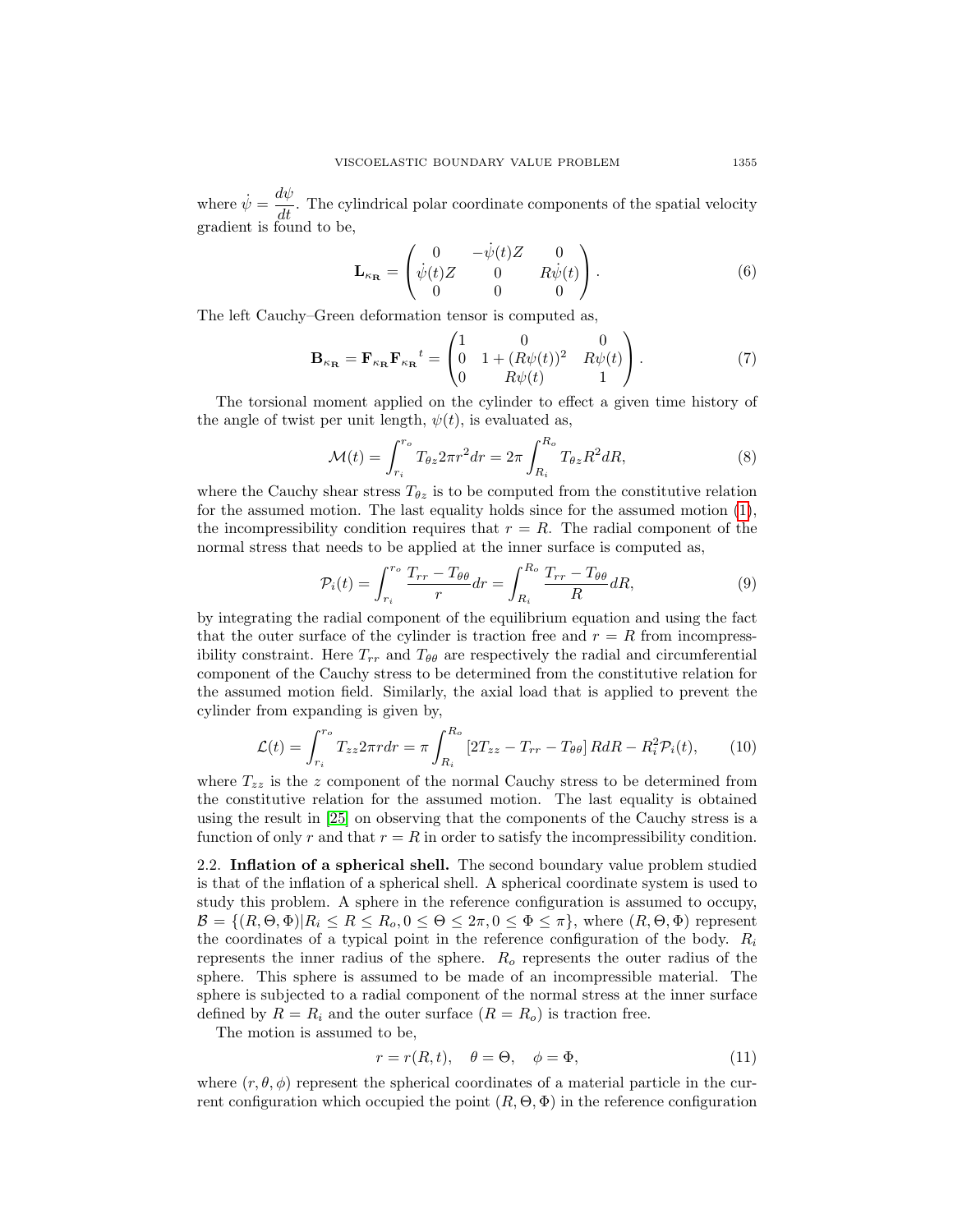$r(R, t)$  represents the inflation of the sphere and is a yet to be determined function of radial coordinate in the reference configuration  $(R)$  and time  $(t)$ . The spherical coordinate components of the deformation gradient  $\mathbf{F}_{\kappa_{\mathbf{R}}}$  for this motion field is,

<span id="page-5-1"></span>
$$
\mathbf{F}_{\kappa_{\mathbf{R}}} = \begin{pmatrix} \frac{\partial r}{\partial R} & 0 & 0 \\ 0 & \frac{r}{R} & 0 \\ 0 & 0 & \frac{r}{R} \end{pmatrix} . \tag{12}
$$

Since, the material is assumed to be incompressible,  $\det(\mathbf{F}_{\kappa_{\mathbf{R}}}) = 1$ . Using this condition, the resulting first order differential equation in  $r$  is solved along with the boundary condition that  $r(R_i, t) = r_i(t)$  to obtain,

<span id="page-5-0"></span>
$$
r(R,t) = \sqrt[3]{R^3 - R_i^3 + (r_i(t))^3}.
$$
\n(13)

Substituting Eq. [\(13\)](#page-5-0) in Eq. [\(12\)](#page-5-1),

$$
\mathbf{F}_{\kappa_{\mathbf{R}}} = \begin{pmatrix} \frac{R^2}{r^2} & 0 & 0\\ 0 & \frac{r}{R} & 0\\ 0 & 0 & \frac{r}{R} \end{pmatrix} . \tag{14}
$$

The material time derivative of the deformation gradient,  $\dot{\mathbf{F}}_{\kappa_{\mathbf{R}}}$  is evaluated as,

$$
\dot{\mathbf{F}}_{\kappa_{\mathbf{R}}} = \begin{pmatrix} \frac{-2R^2\dot{r}}{r^3} & 0 & 0\\ 0 & \frac{\dot{r}}{R} & 0\\ 0 & 0 & \frac{\dot{r}}{R} \end{pmatrix},
$$
(15)

where  $\dot{r} = \frac{dr_i}{dt}$ dt  $r_i^2$  $\frac{r_i}{r^2}$ . The spherical coordinate components of the spatial velocity gradient is computed as,

$$
\mathbf{L}_{\kappa_{\mathbf{R}}} = \begin{pmatrix} \frac{-2\dot{r}}{r} & 0 & 0\\ 0 & \frac{\dot{r}}{r} & 0\\ 0 & 0 & \frac{\dot{r}}{r} \end{pmatrix} . \tag{16}
$$

The left Cauchy deformation tensor is obtained as,

<span id="page-5-2"></span>
$$
\mathbf{B}_{\kappa_{\mathbf{R}}} = \begin{pmatrix} \frac{R^4}{r^4(t)} & 0 & 0\\ 0 & \frac{r^2(t)}{R^2} & 0\\ 0 & 0 & \frac{r^2(t)}{R^2} \end{pmatrix} . \tag{17}
$$

Integrating the radial component of the equilibrium equation and using the boundary condition that the outer surface of sphere is traction free, the radial component of the normal stress acting on the inner surface,  $\mathcal{P}_{sph}$  is obtained as,

<span id="page-5-3"></span>
$$
\mathcal{P}_{sph}(t) = \int_{r_i}^{r_o} \frac{2T_{rr} - T_{\theta\theta} - T_{\phi\phi}}{r} dr = \int_{R_i}^{R_o} \frac{2T_{rr} - T_{\theta\theta} - T_{\phi\phi}}{r^3} R^2 dR,\tag{18}
$$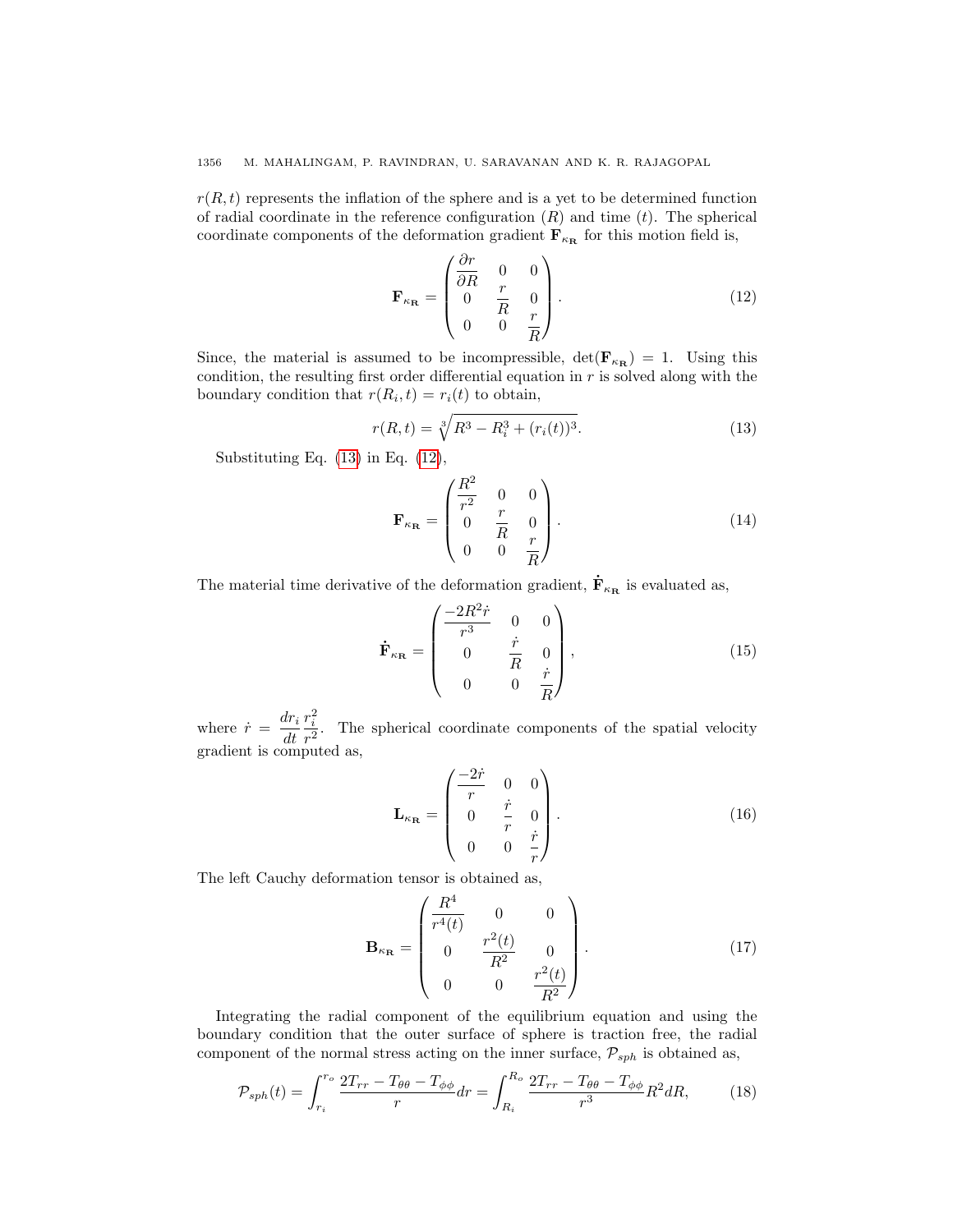where,  $T_{rr}$ ,  $T_{\theta\theta}$ ,  $T_{\phi\phi}$  are the respective spherical components of the Cauchy stress to be determined from the constitutive relation for the assumed motion.

2.3. Constitutive relation. To establish the thesis of this study, a nonlinear viscoelastic solid like model proposed in [\[17\]](#page-22-0) to model polymeric materials is used. The constitutive equation for this model is developed using the framework of materials with evolving natural configurations, the evolution of the natural configuration being determined by the maximization of the rate of entropy production (see [\[15\]](#page-22-14)):

<span id="page-6-3"></span><span id="page-6-2"></span>
$$
\mathbf{T} = -p\mathbf{1} + \mu_1 \mathbf{B}_{\kappa_{p(t)}} + \mu_2 \mathbf{B}_{\kappa_{\mathbf{R}}},\tag{19}
$$

and the evolution of  $B_{\kappa_{p(t)}}$  (the left Cauchy-Green tensor associated with the evolv-ing natural configuration<sup>[1](#page-6-0)</sup>) is specified as,

$$
\overrightarrow{\mathbf{B}}_{\kappa_{p(t)}} = 2 \left\{ \left( \frac{\mu_1}{2\nu} \right)^{\left( \frac{1}{2\beta - 1} \right)} \left[ tr \left( \mathbf{B}_{\kappa_{p(t)}} \right) - \frac{9}{tr \left( \mathbf{B}_{\kappa_{p(t)}}^{-1} \right)} \right]^{\frac{1 - \beta}{(2\beta - 1)}} \right\} \times \left[ \frac{3}{tr \left( \mathbf{B}_{\kappa_{p(t)}}^{-1} \right)} \mathbf{I} - \mathbf{B}_{\kappa_{p(t)}} \right], \quad (20)
$$

where the upper convected Oldroyd derivative is defined as

$$
\overset{\nabla}{\mathbf{B}}_{\kappa_{p(t)}} = \dot{\mathbf{B}}_{\kappa_{p(t)}} - \mathbf{L}_{\kappa_{\mathbf{R}}} \mathbf{B}_{\kappa_{p(t)}} - \mathbf{B}_{\kappa_{p(t)}} \mathbf{L}_{\kappa_{\mathbf{R}}}{}^{t}.
$$
\n(21)

In this study, the material parameters  $\mu_2$ ,  $\nu$  and  $\beta$  are assumed to be constants; specifically:  $\mu_2 = 0.609 \text{ MPa}, \nu = 3.705 \text{ MPa}(\text{s}^{(2\beta-1)}) \text{ and } \beta = 0.568. \text{ These}$ parameters are the same as that reported in [\[17\]](#page-22-0) which are obtained so that the stress relaxation behavior of polyamide 6 could be captured. The material parameter  $\mu_1$ is assumed to vary spatially in the inhomogeneous body and to be a constant in its homogeneous approximation. The intent here is to demonstrate that effect of variation in one parameter in the model. This could have been the parameter that influences the stiffness or the relaxation time of the material. It was felt that varying stiffness would cause a variation similar to that reported for elastic response and hence the parameter that influences the relaxation time is chosen for the analysis. A more comprehensive study could undertake the study of influence of variation in each of the other parameters and their interactions.

It can be seen that the relaxation time,  $T_{relax}$  for this constitutive relation is

<span id="page-6-1"></span>
$$
T_{relax} = \left(\frac{2\nu}{\mu_1}\right)^{\left(\frac{1}{2\beta - 1}\right)}.\tag{22}
$$

2.3.1. Spatial variation of  $\mu_1$ . For the purpose of our study here, the material parameter  $\mu_1$  is assumed to vary only along the radial direction. This dependance on the radial spatial coordinate  $R$ , is prescribed using,

$$
\bar{R} = \frac{R - R_i}{R_o - R_i},\tag{23}
$$

where  $R_i$  is the inner radius of the cylinder or sphere,  $R_o$  is the outer radius of the cylinder or sphere. Note that, the normalized parameter  $\overline{R}$  varies between 0 and 1

<span id="page-6-0"></span><sup>&</sup>lt;sup>1</sup>More details may be found in [\[17\]](#page-22-0).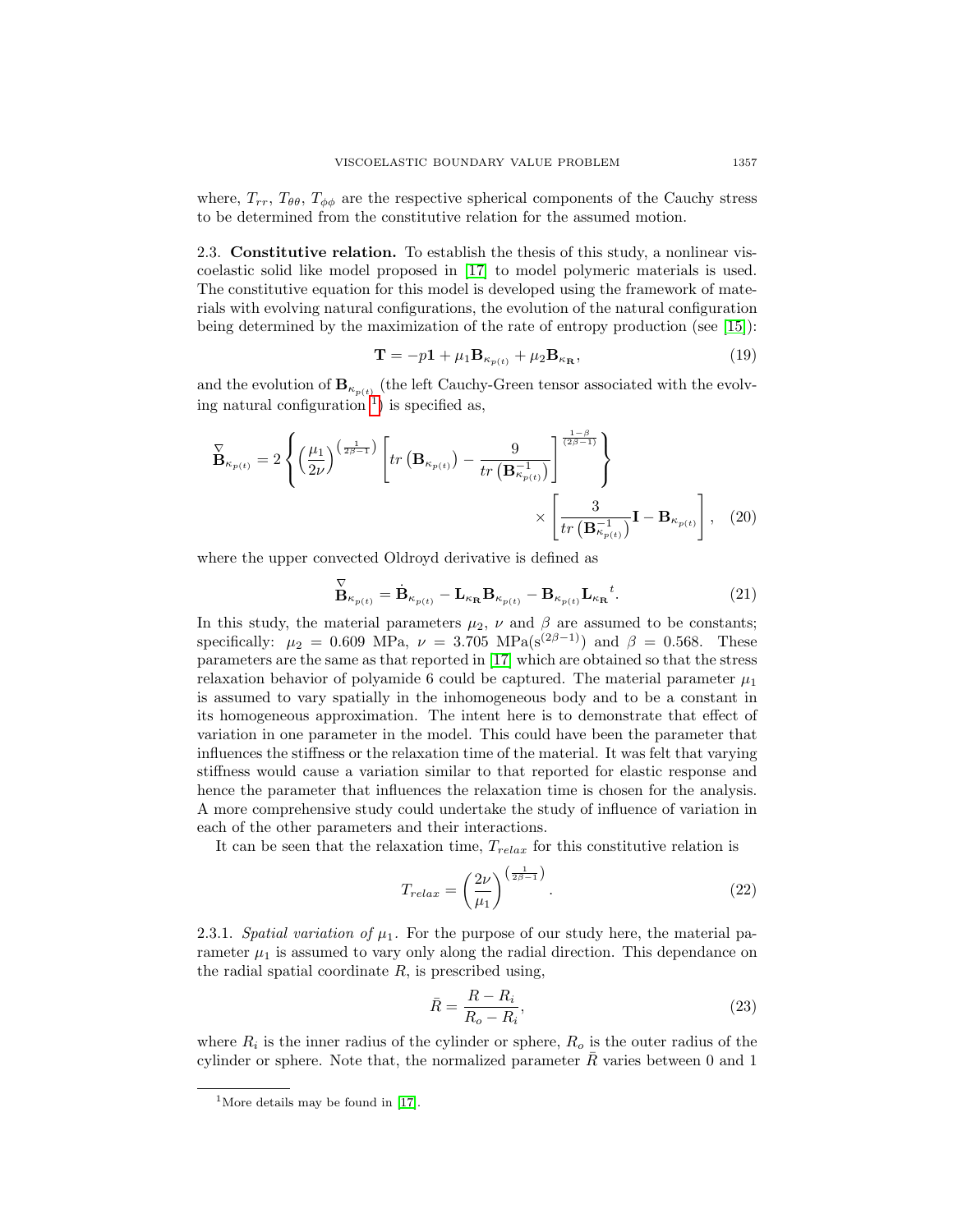over the domain of the body.  $\mu_1^{mean}$  denotes the mean of the spatial variation, that is,

$$
\mu_1^{mean} = \frac{\int_{R_i}^{R_o} \mu_1(R) dR}{\int_{R_i}^{R_o} dR} = \int_0^1 \mu_1(\bar{R}) d\bar{R}.
$$
 (24)

The following forms of inhomogeneity are considered:

2.3.2. Linear variation.

$$
\mu_1(\bar{R}) = \mu_1^{\text{mean}} \left[ 2(1 - \delta)\bar{R} + \delta \right],\tag{25}
$$

where,  $0 < \delta < 2$ .

2.3.3. Sine variation.

$$
\mu_1(\bar{R}) = \mu_1^{mean} \left[ 1 + \delta \sin(2k\pi \bar{R}) \right],\tag{26}
$$

where  $\delta$  and k represents the amplitude and frequency of material property variation.

2.3.4. Cosine variation.

$$
\mu_1(\bar{R}) = \mu_1^{mean} \left[ 1 + \delta \cos(2k\pi \bar{R}) \right],\tag{27}
$$

where  $\delta$  and  $k$  represents the amplitude and frequency of material property variation.

In this study, unless otherwise specified  $\mu_1^{mean} = 1.978 \text{ MPa}$ , a value that corresponds to the stress relaxation experiments on polyamide 6. Small variations from this mean value (about 5%, to 15%) are considered in this study. However, even this small 5 to 15 percent variation in the parameter  $\mu_1$  results in the relaxation time of the material (see equation [\(22\)](#page-6-1)) changing by 50 to 100 percent.

2.4. Governing equations and their solution. In this section the governing equations that needs to be solved for each of the boundary value problems is documented. The solution procedure adopted to solve the governing differential equations is outlined.

2.4.1. Twisting of an annular cylinder. Motivated by the non zero cylindrical polar components of the corresponding  $B_{\kappa_{\mathbf{R}}}$  given in Eq. [\(7\)](#page-4-0), the non zero cylindrical polar components of  $\mathbf{B}_{\kappa_{p(t)}}$  for twisting of an annular cylinder is assumed to be,

<span id="page-7-0"></span>
$$
\mathbf{B}_{\kappa_{p(t)}} = \begin{pmatrix} D(r,t) & 0 & 0 \\ 0 & A(r,t) & C(r,t) \\ 0 & C(r,t) & B(r,t) \end{pmatrix},
$$
(28)

where  $A(r, t)$ ,  $B(r, t)$ ,  $C(r, t)$  and  $D(r, t)$  are yet to be determined functions of the radial spatial coordinate and time.

Using the Eq. [\(28\)](#page-7-0) in Eq. [\(20\)](#page-6-2) and using the incompressibility condition, the following equations are obtained

<span id="page-7-1"></span>
$$
D = \frac{1}{AB - C^2},\tag{29}
$$

$$
\frac{\partial A}{\partial t} = 2 \left\{ \left[ \frac{\mu_1}{2\nu} \right]^{\frac{1}{(2\beta - 1)}} \left[ D + A + B - 9\alpha \right]^{\frac{1 - \beta}{(2\beta - 1)}} \right\} \left[ 3\alpha - A \right] + 2R\dot{\psi}C, \quad (30)
$$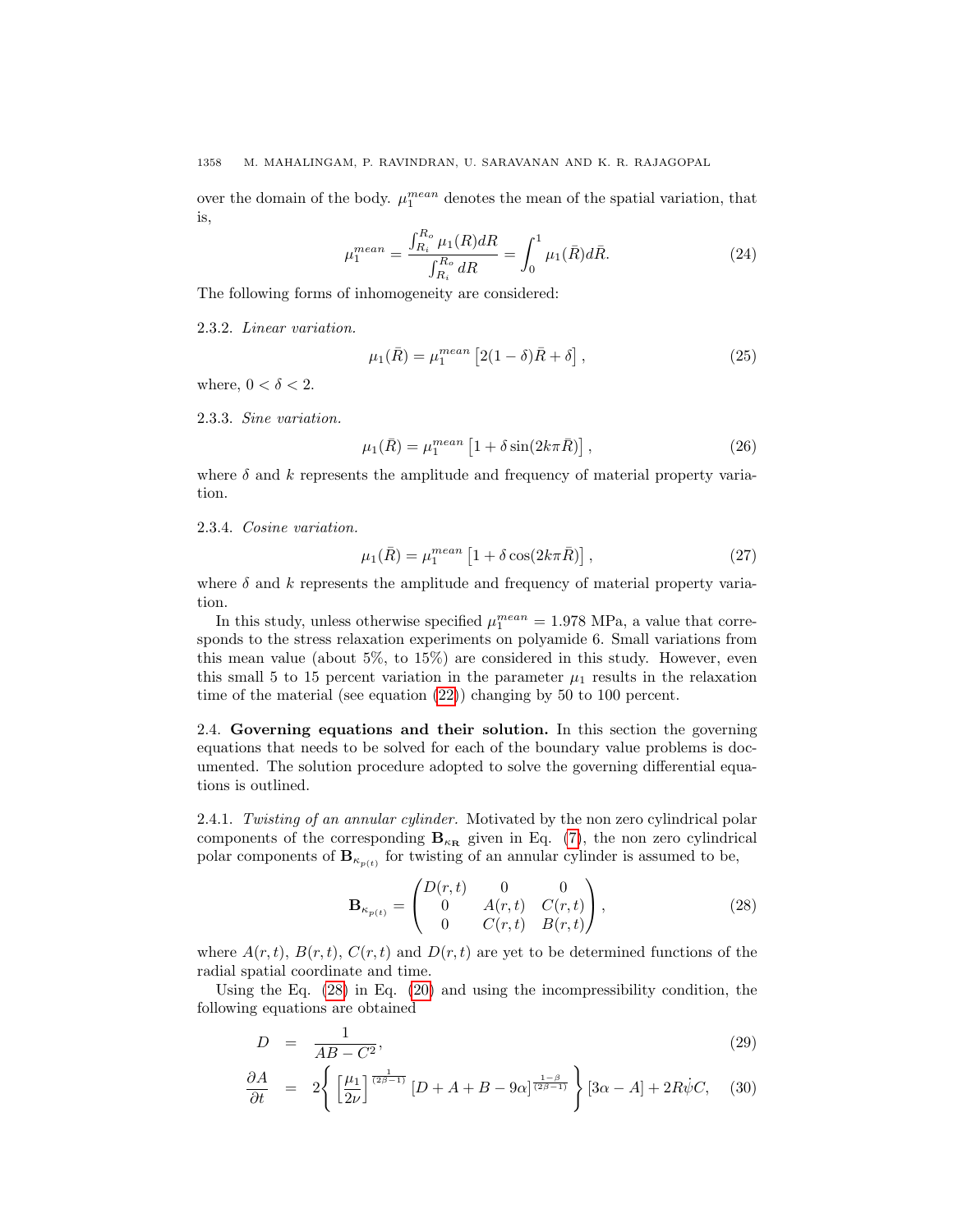VISCOELASTIC BOUNDARY VALUE PROBLEM 1359

<span id="page-8-0"></span>
$$
\frac{\partial B}{\partial t} = 2 \left\{ \left[ \frac{\mu_1}{2\nu} \right]^{\frac{1}{(2\beta - 1)}} \left[ D + A + B - 9\alpha \right]^{\frac{1 - \beta}{(2\beta - 1)}} \right\} \left[ 3\alpha - B \right],\tag{31}
$$

$$
\frac{\partial C}{\partial t} = -2 \left\{ \left[ \frac{\mu_1}{2\nu} \right]^{\frac{1}{(2\beta - 1)}} \left[ D + A + B - 9\alpha \right]^{\frac{1 - \beta}{(2\beta - 1)}} \right\} C + R\dot{\psi}B,\tag{32}
$$

where

$$
\alpha = \frac{1}{\frac{1}{D} + \frac{A+B}{AB - C^2}},\tag{33}
$$

and use is made of the relation  $r = R$  obtained from the incompressibility constraint. Thus, for a given R, the first order differential equations in time,  $(30)$  through  $(32)$ is numerically solved using ODE15s, a built in solver in MATLAB<sup>®</sup>.

Then, the torsional shear stress is computed as,

$$
T_{\theta z} = \mu_1(R)C(R,t) + \mu_2 R\psi(t),\tag{34}
$$

is used in  $Eq.(8)$  $Eq.(8)$  to obtain the torsional moment applied to realize the angle of twist per unit length,  $\psi(t)$ . The integrand in Eq.[\(9\)](#page-4-2) is used to find the radial component of the normal stress at the inner surface,

$$
\frac{T_{rr} - T_{\theta\theta}}{R} = \frac{\mu_1(R)}{R} \left[ D(R, t) - A(R, t) \right] - \mu_2 R(\psi(t))^2.
$$
 (35)

Similarly, the integrand in Eq.[\(10\)](#page-4-3) is used to find the magnitude of the axial load applied,

$$
[2T_{zz} - T_{rr} - T_{\theta}]R = \mu_1(R)[2B(R, t) - D(R, t) - A(R, t)]R - \mu_2 R^3(\psi(t))^2.
$$
 (36)

2.4.2. Inflation of a spherical shell. Motivated by the non-zero spherical components of  $\mathbf{B}_{\kappa_{\mathbf{R}}}$  in Eq.[\(17\)](#page-5-2), the non-zero spherical components of  $\mathbf{B}_{\kappa_{p(t)}}$  for inflation of a sphere are assumed to be,

<span id="page-8-2"></span><span id="page-8-1"></span>
$$
\mathbf{B}_{\kappa_{p(t)}} = \begin{pmatrix} E(r,t) & 0 & 0 \\ 0 & \frac{1}{\sqrt{E(r,t)}} & 0 \\ 0 & 0 & \frac{1}{\sqrt{E(r,t)}} \end{pmatrix}, \tag{37}
$$

where,  $E(R, t)$  is an yet to be determined function of the radial spatial coordinate and time. Note that the assumed  $\mathbf{B}_{\kappa_{p(t)}}$  satisfies the incompressibility requirement.

Using the  $Eq.(37)$  $Eq.(37)$  in  $Eq.(20)$  $Eq.(20)$  results in following differential equation,

$$
\frac{\partial E}{\partial t} = 2 \left\{ \left( \frac{\mu_1}{2\nu} \right)^{\left( \frac{1}{2\beta - 1} \right)} \left[ E + \frac{2}{\sqrt{E}} - \frac{9}{\frac{1}{E} + 2\sqrt{E}} \right] \right\}
$$

$$
\times \left[ \frac{3}{\frac{1}{E} + 2\sqrt{E}} - E \right] - \frac{dr_i}{dt} \frac{4E}{R^3 - R_i^3 + (r_i(t))^3} r_i^2, \quad (38)
$$

where Eq. [\(13\)](#page-5-0) is used to convert the differential equation with r and t as variables to R and t as independent variables. For a given R, the first order differential equations in time, [\(38\)](#page-8-2) is numerically solved using ODE15s, a built in solver in  $MATLAB<sup>®</sup>$ .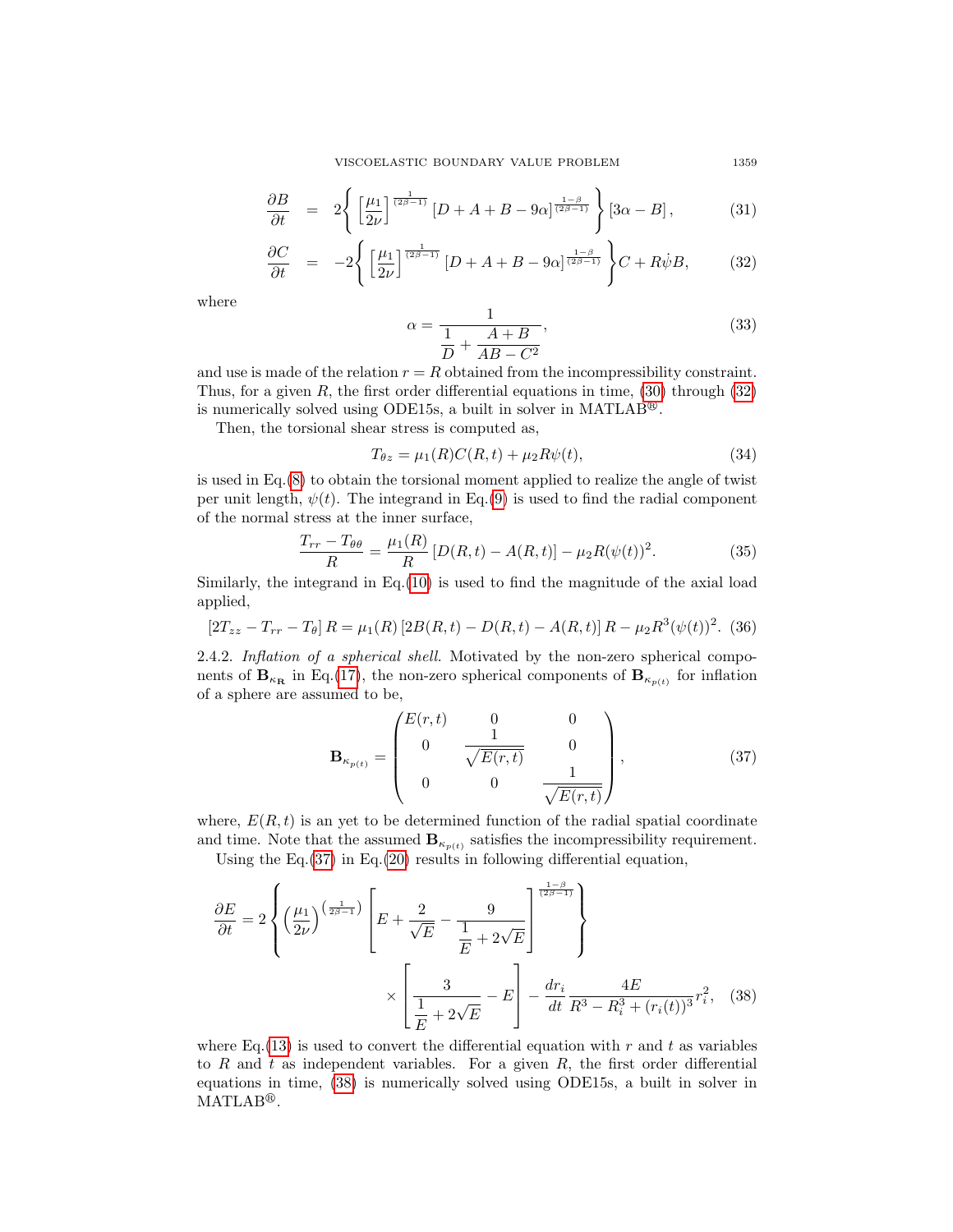# 1360 M. MAHALINGAM, P. RAVINDRAN, U. SARAVANAN AND K. R. RAJAGOPAL

The integrand in Eq. [\(18\)](#page-5-3) is then evaluated as

$$
\frac{2T_{rr} - T_{\theta\theta} - T_{\phi\phi}}{r^3} R^2 = \frac{2R^2}{R^3 - R_i^3 + (r_i(t))^3} \left\{ \mu_1(R) \left[ E - \frac{1}{\sqrt{E}} \right] + \mu_2 \left[ \frac{R^4}{(R^3 - R_i^3 + (r_i(t))^3)^{4/3}} - \frac{(R^3 - R_i^3 + (r_i(t))^3)^{2/3}}{R^2} \right] \right\}, \quad (39)
$$

from which the radial component of the normal stress applied at the inner surface determined.

<span id="page-9-0"></span>3. Finding material parameters in the homogenized approximation. As discussed in introduction, there are various measures by which one can seek a homogeneous approximation for a given inhomogeneous body. Each of these measures have their own merits and demerits. Here, the equivalence is sought such that the boundary force (or moment or traction) time history required to realize a given boundary displacement time history is same between the actual inhomogeneous body and its homogeneous approximation. Also, as discussed in the introduction, the form of the constitutive relation in the homogeneous approximation is assumed to be the same as that of its constituents, except that the material parameter which varied spatially is now assumed to be constant.

The boundary displacement time history considered corresponds to that of a stress relaxation experiment. Here too as in the case of a real experiment, the boundary displacement time history is not given by a heaviside function. The boundary displacement is varied linearly from zero to the targeted boundary displacement. This is done because as discussed in [\[14\]](#page-22-16), it is possible that smooth solutions such as those sought here might not exist for the nonlinear model when the boundary displacement is not a continuous function of time. Again, since the viscoelastic model is nonlinear, it is possible that a different boundary displacement time history could yield an entirely different homogeneous approximation for a given inhomogeneous body. This aspect of dependance of the material parameters in the homogeneous approximation on the boundary displacement time history is investigated only to a limited extent. Particularly, only the influence of rate of loading to reach the targeted boundary displacement is studied.

The procedure detailed below applies for both the twisting of an annular cylinder and the inflation of a sphere:

- 1. The boundary force and moment (or traction) required to engender the given boundary displacement corresponding to that of a stress relaxation experiment (see Figure [1\)](#page-10-0) for the inhomogeneous body corresponding to a given spatial variation of  $\mu_1$  is computed (see Figure [2\)](#page-10-1).
- 2. The inhomogeneous body is replaced by an homogenized body of identical geometry. The constitutive relation for the homogenized approximation is as-sumed to be the same as that given in Eq.[\(19\)](#page-6-3) and Eq.[\(20\)](#page-6-2) except that the spatially varying material parameter  $\mu_1$  is replaced with a constant  $\mu_1^{mean-hom}$ . The value of other material parameters  $(\mu_2, \nu, \beta)$  are assumed to be same as that in case of the inhomogeneous body.
- 3. The value of  $\mu_1^{mean-hom}$  is obtained through optimization such that the overall error,  $\epsilon_{tot}$  is less than 2 percent and the maximum error  $\epsilon_{max}$  is less than 1 percent for the boundary force (or moment or traction) required to engender the given boundary displacement corresponding to that of a stress relaxation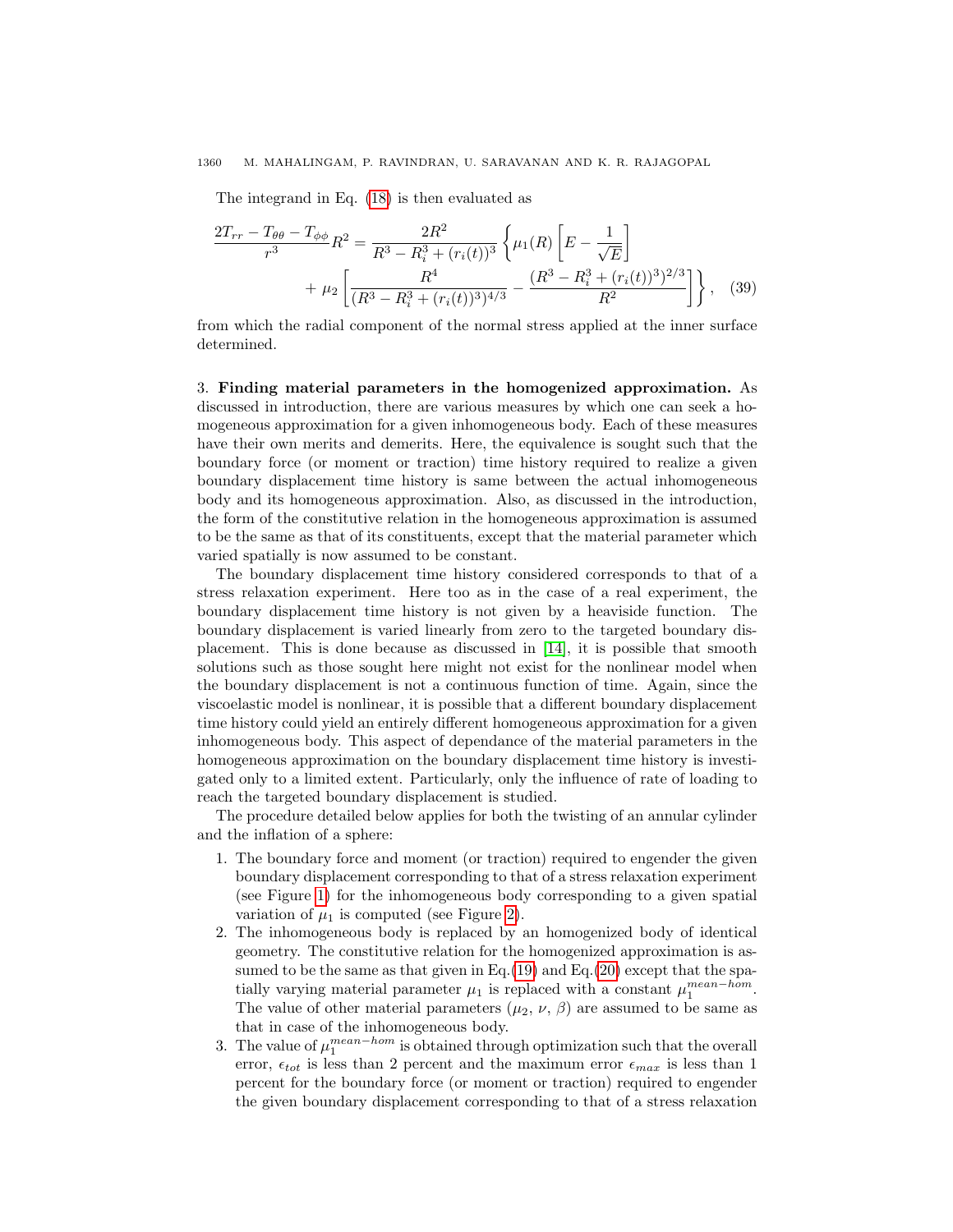<span id="page-10-0"></span>

<span id="page-10-1"></span>Figure 1. Targeted boundary displacement in the inhomogeneous body



Figure 2. Applied boundary force on the inhomogeneous body to realize the desired boundary displacement

experiment. The overall error,  $\epsilon_{tot}$  is defined as,

$$
\epsilon_{tot} = \frac{100}{N} \sum_{i=1}^{N} \left( 1 - \frac{F_{inhom}(t_i)}{F_{hom}(t_i)} \right),\tag{40}
$$

where  $N$  is the number of time instances when the boundary force (or moment or traction) on the inhomogeneous body and its homogenized counterpart are compared.  $F_{inhom}$  denotes the boundary force (or moment or traction) in the inhomogeneous body and  $F_{hom}$  the same boundary force (or moment or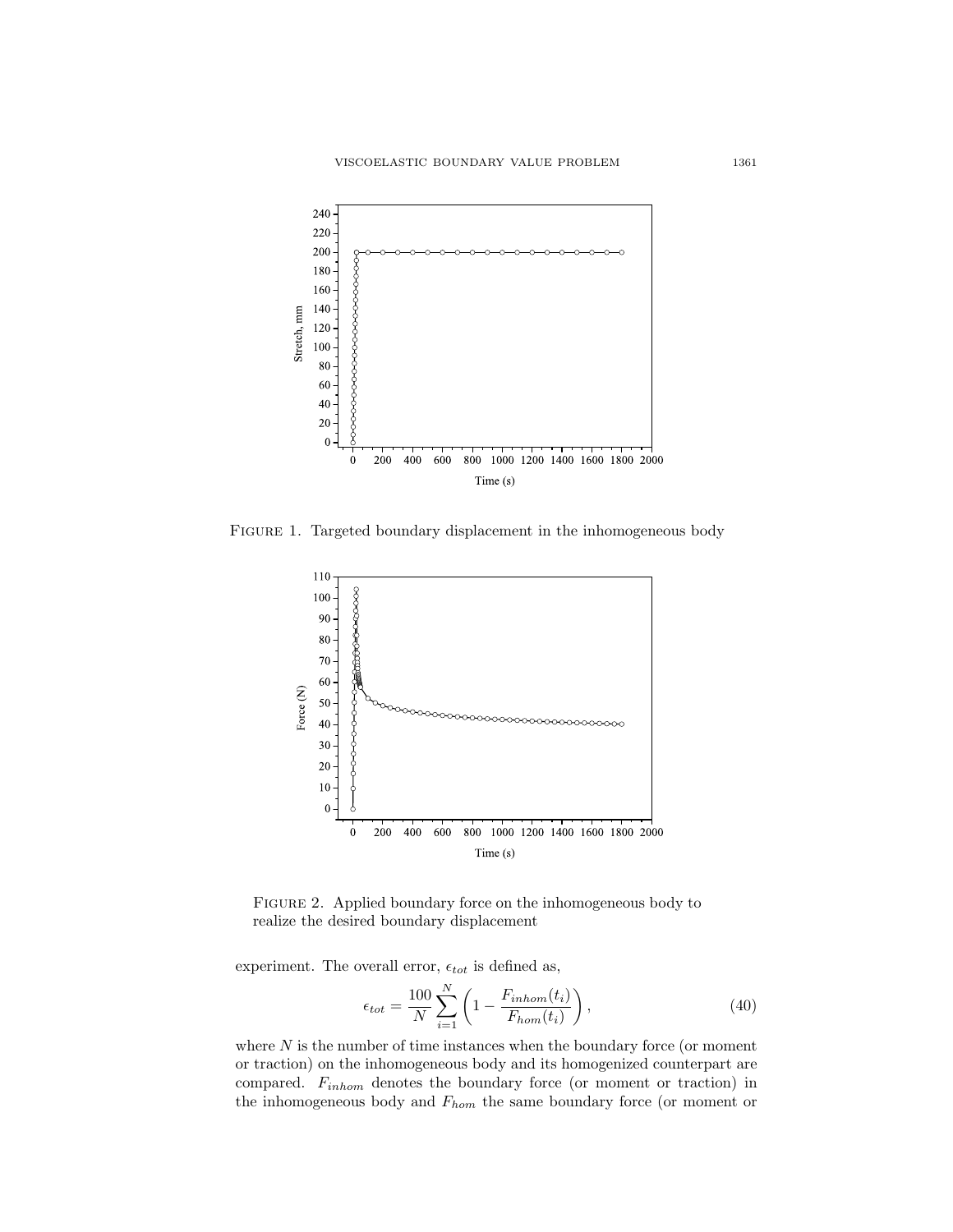# 1362 M. MAHALINGAM, P. RAVINDRAN, U. SARAVANAN AND K. R. RAJAGOPAL

traction). The maximum error  $\epsilon_{max}$  is defined as,

$$
\epsilon_{max} = 100 \times \max\left(1 - \frac{F_{inhom}(t_i)}{F_{hom}(t_i)}\right). \tag{41}
$$

It is noted that other limiting values may also be chosen for these error measures depending on the requirement of closeness of agreement between response of homogenized body to that of the inhomogeneous body. But the values used here appear to give a good approximation with the value of the inferred  $\mu_1^{mean-hom}$  not changing significantly on lowering the limiting values for the error measures.

<span id="page-11-0"></span>4. **Results.** First results concerning the variation of  $\mu_1^{mean-hom}$  with the geometry of the body for different correlations are presented and discussed. Then, the variation in the stress distribution between the inhomogeneous and homogeneous body is studied.

4.1. Variation of  $\mu_1^{mean-hom}$ . Defining

$$
\mu_{mean-hom} = \frac{\mu_1^{mean-hom}}{\mu_1^{mean}},\tag{42}
$$

and,

<span id="page-11-1"></span>
$$
\% \text{ change in relaxation time} = 100 \times \frac{T_{relax-inhom} - T_{relax-hom}}{T_{relax-inhom}},\tag{43}
$$

where  $T_{relax-inhom}$  is computed using  $\mu_1^{mean}$  in Eq.[\(22\)](#page-6-1) and  $T_{relax-hom}$  is computed using  $\mu_1^{mean-hom}$  in Eq.[\(22\)](#page-6-1), a study is conducted on the variation of  $\mu_{mean-hom}$ with respect to the two boundary value problems studied here. Specifically for the twisting of an annular cylinder, investigations are carried to quantify the variation of  $\mu_{mean-hom}$  (also the percentage variation in the relaxation time (Eq.[\(43\)](#page-11-1))) with (a) the thickness of the cylinder (b) actual spatial variation of  $\mu_1(R)$  (c) correlation of the torsional moment versus axial load versus radial component of the normal stress at the inner surface of the cylinder (d) magnitude of the maximum twisting angle (e) rate of twisting. Similarly, for inflation of a spherical shell, quantification of the variation of  $\mu_{mean-hom}$  with respect to (a) the thickness of the sphere (b) actual spatial variation of  $\mu_1(R)$  is reported. With this information conclusions are drawn on the feasibility of homogenizing the viscoelastic solid like body comprised of a material whose response is captured by the constitutive relation studied here.

4.1.1. Twisting of an annular cylinder. In all the simulations carried out  $R_o = 1$ and  $H = 1$ . Since, the outer radius of the cylinder is taken as the characteristic length for this problem,  $R_o = 1$ .  $H = 1$  allows no distinction between angle of twist per unit length and angle of twist.

Figure [3](#page-12-0) shows the variation of  $\mu_{mean-hom}$  with respect to the thickness of cylinder for different spatial variations - linear, sine and cosine variation - of the parameter  $\mu_1$  when the cylinder is twisted at a rate of 0.04 rad/s to a maximum twist angle of 0.01 rad, so that the torsional moment required to engender a given angle of twist is the same both in the actual inhomogeneous body and its homogeneous counterpart. It can be seen from the Figure [3](#page-12-0) that the  $\mu_{mean-hom}$  tends to  $\mu_1^{mean}$ as the thickness of the cylinder decreases, irrespective of the spatial variation of  $\mu_1$ . A 15 percent spatial variation in  $\mu_1$  causes 9 percent variation in  $\mu_{mean-hom}$  (100) percent variation in relaxation time, from  $Eq.(22)$  $Eq.(22)$ ) just due to the change in thickness of the cylinder even though  $\mu_1^{mean}$  for these various thicknesses is same (see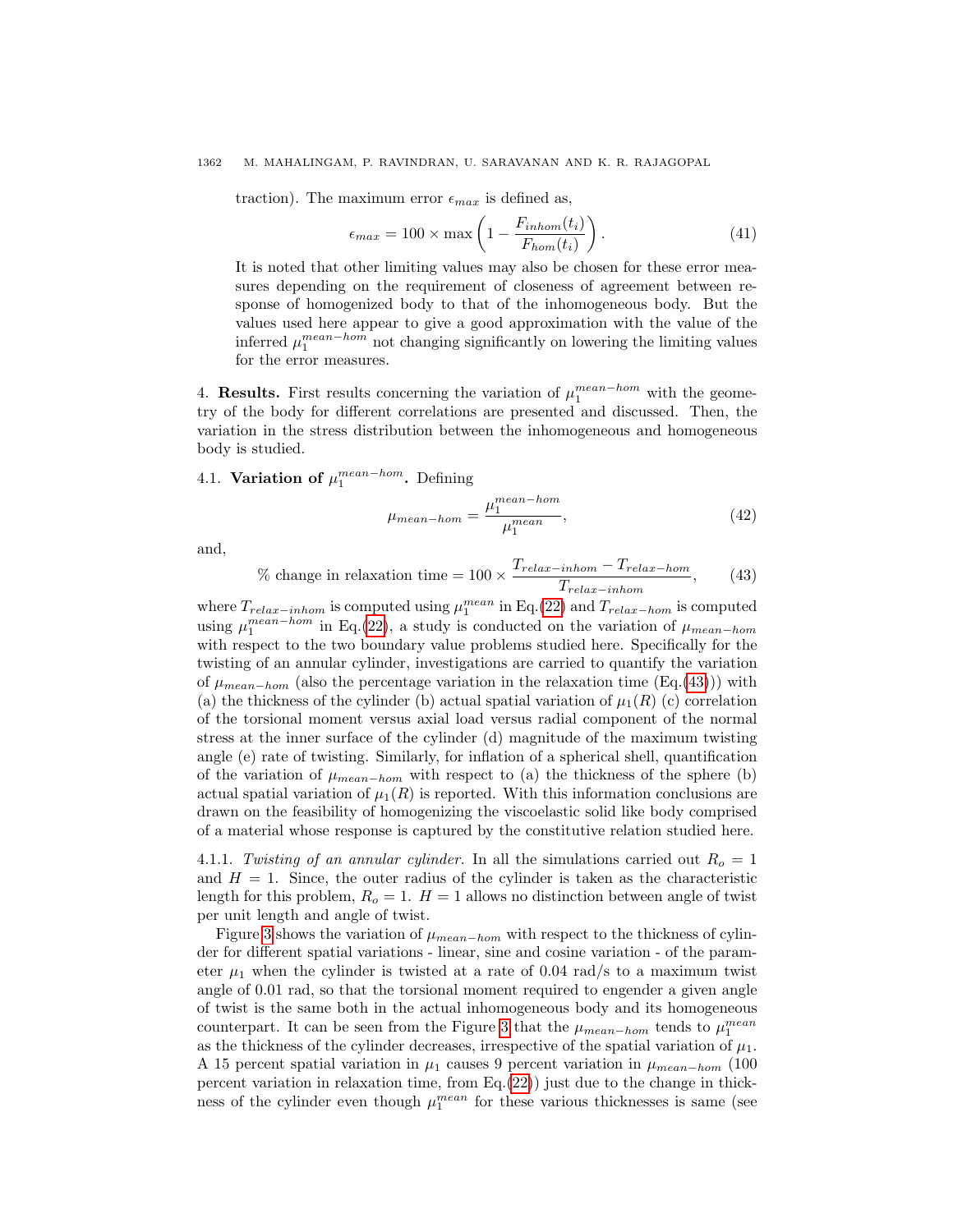<span id="page-12-2"></span><span id="page-12-1"></span><span id="page-12-0"></span>

(b) Cosine and sine variation

Figure 3. Variation of  $\mu_{mean-hom}$  with different inner to outer radius ratio  $R_i/R_o$  for different spatial variations of  $\mu_1$  in the inhomogeneous model obtained by correlating the variation of the torsional moment required to engender a given angle of twist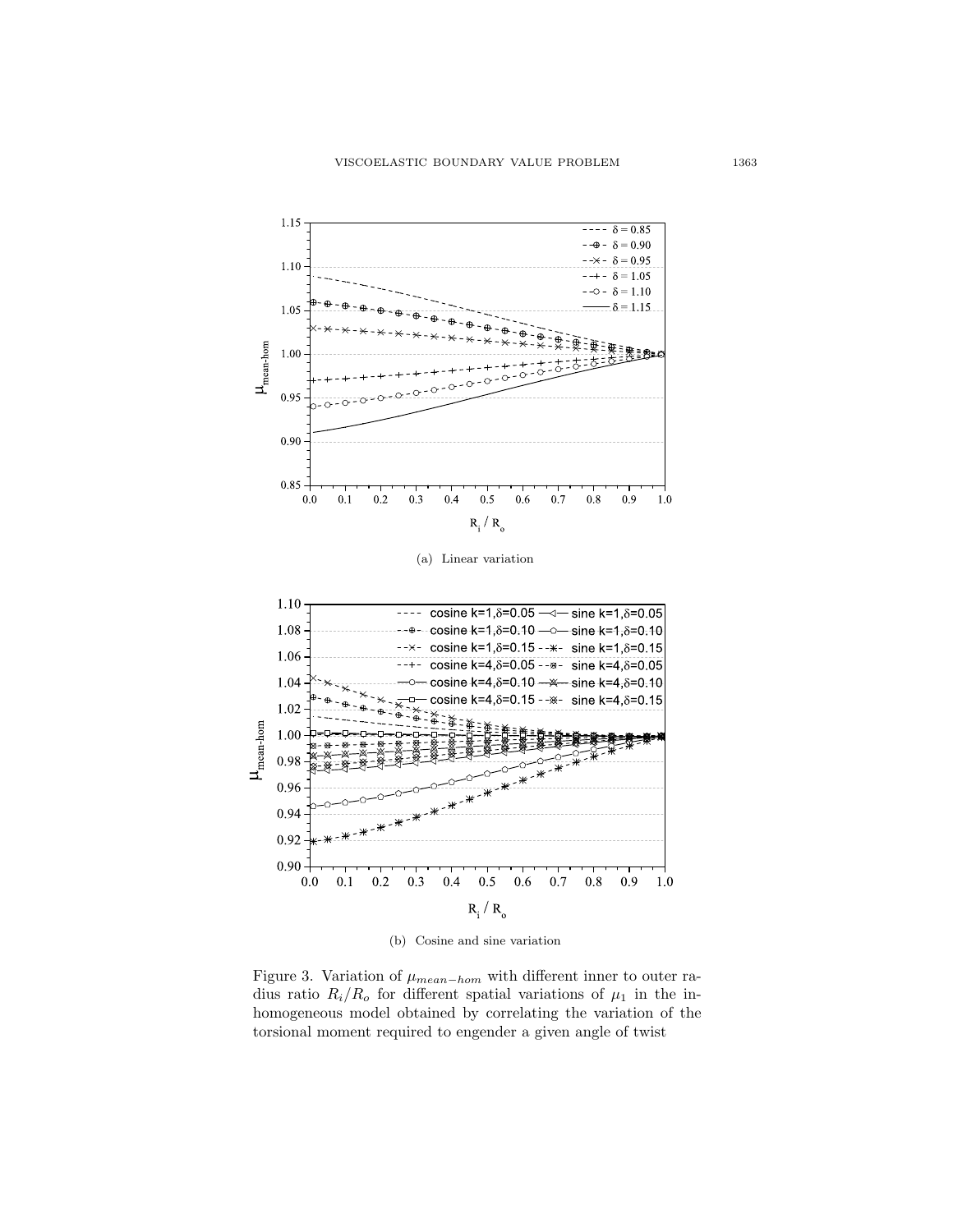<span id="page-13-0"></span>

Figure 4. Variation in percentage relaxation time with  $R_i/R_o$  for linear variation of  $\mu_1$  obtained by correlating the variation of the torsional moment required to engender a given angle of twist

Figure [3a\)](#page-12-1). For a given thickness of the cylinder depending on whether  $\mu_1$  increases or decreases with radial location changes the value of  $\mu_{mean-hom}$  from 0.91 to 1.09 for the thickest annular cylinder studied (see Figure [3a\)](#page-12-1). It can be inferred from the Figure [3b](#page-12-2) that as the frequency of the spatial variation increases  $\mu_{mean-hom}$  tends to  $\mu_1^{mean}$ , irrespective of the amplitude of the variation. For the same frequency and amplitude of spatial variation of  $\mu_1$ , the value of  $\mu_{mean-hom}$  changes depending on whether the spatial variation is sine or cosine. Thus, it can be inferred from Figure [3](#page-12-0) that the value of  $\mu_{mean-hom}$  depends on the spatial variation of  $\mu_1$  and the thickness of the cylinder. The changes in relaxation time with thickness are far greater than the changes in  $\mu_{mean-hom}$  (see Figure [4\)](#page-13-0).

The variation of  $\mu_{mean-bom}$  with the thickness of cylinder, for the linear variation of the parameter  $\mu_1$  along the radial direction, when the cylinder is twisted at a rate of 0.04 rad/s to a maximum twist angle of 0.01 rad, so that the radial component of the normal stress applied at the inner surface to prevent the displacement of the inner surface for the given angle of twist is equal (for both inhomogeneous and corresponding homogenized body), is plotted in Figure [5a.](#page-14-0) When the cylinder is twisted at a rate of 0.04 rad/s to a maximum twist angle of 0.01 rad and the parameter  $\mu_1$  varies linearly along the radial direction, equating the axial load required to maintain the cylinder at its native length while twisting, for the inhomogeneous body and its homogeneous counterpart, requires  $\mu_{mean-hom}$  to vary with the thickness of the cylinder as shown in Figure [5b.](#page-14-1) Comparing Figures [3a,](#page-12-1) [5a](#page-14-0) and [5b](#page-14-1) it is apparent that different correlations for the same boundary value problem and spatial variation of  $\mu_1$  requires the value of  $\mu_{mean-hom}$  to be different. The maximum observed difference is about 5 percent in the value of  $\mu_{mean-hom}$  between different correlations when the spatial variation of  $\mu_1$  is about 15 percent. An interesting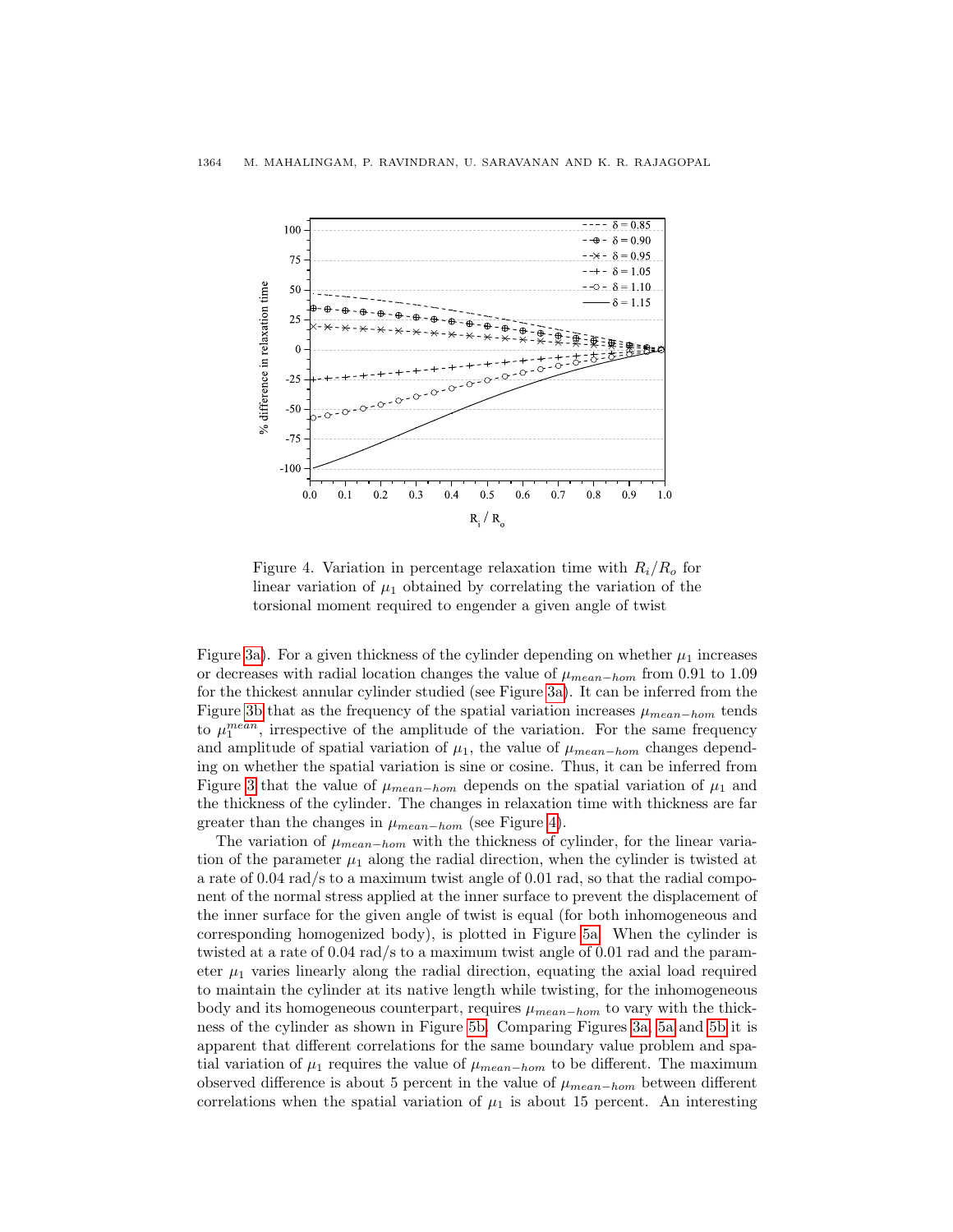<span id="page-14-2"></span><span id="page-14-1"></span><span id="page-14-0"></span>

(b) Correlation of  $\mathcal L$ 

Figure 5. Variation of  $\mu_{mean-hom}$  with  $R_i/R_o$  for linear variation of  $\mu_1$  obtained by different correlations to engender a given angle of twist

observation here is that while  $\mu_{mean-hom}$  tends to  $\mu_1^{mean}$  as the thickness of the cylinder reduces for cases where  $\mu_{mean-hom}$  is obtained by equating the moment or the radial component of the normal stress at the inner surface, in the case of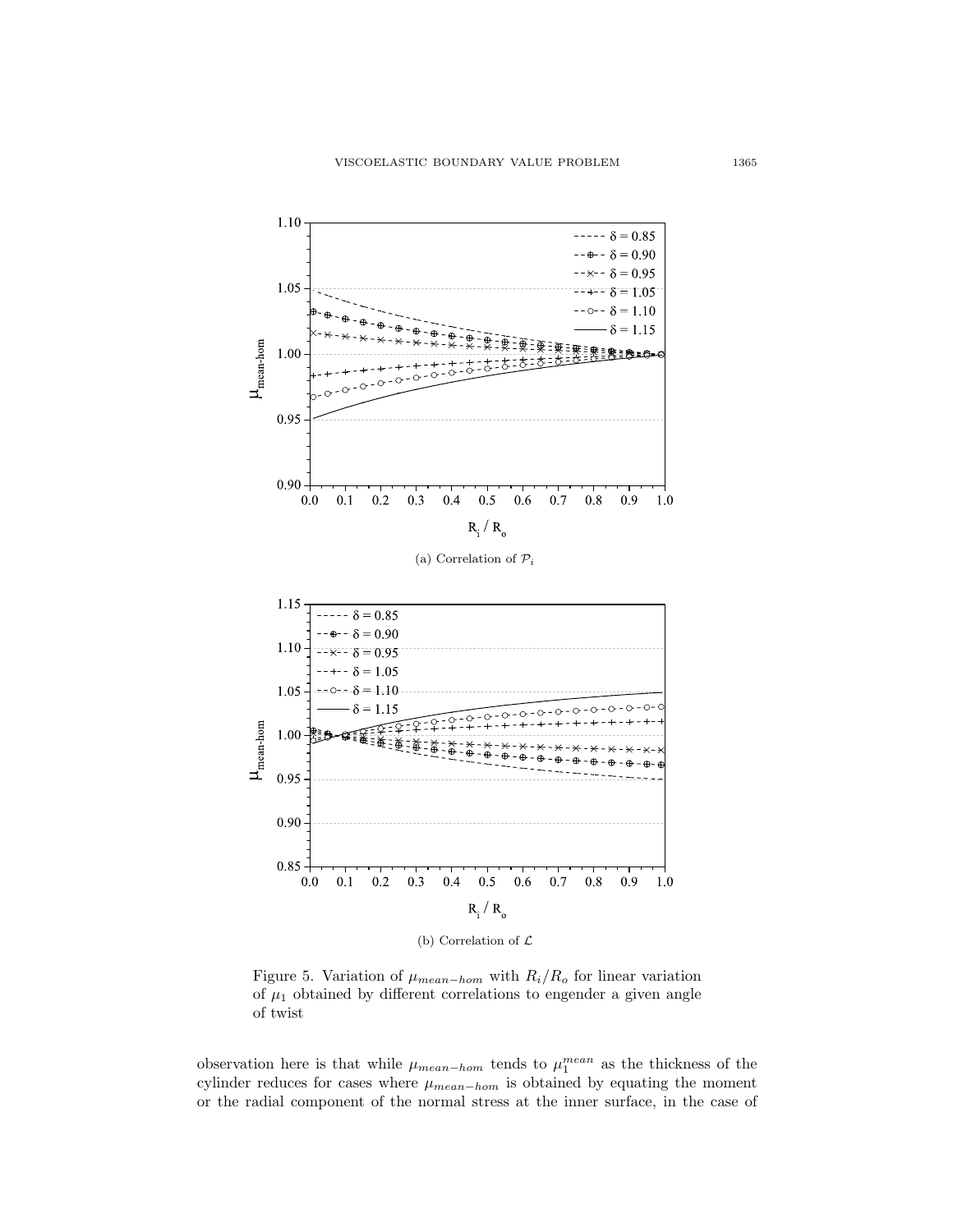$\mu_{mean-hom}$  obtained from equating the axial load required to maintain the length of the cylinder while twisting, the deviation from  $\mu_1^{mean}$  increases as the thickness of the cylinder decreases. Thus, comparing Figures [3a](#page-12-1) and [5](#page-14-2) it can be seen that the value of  $\mu_{mean-hom}$  obtained for a given thickness of the cylinder and spatial variation of  $\mu_1$ , depends on what is correlated - moment, stress or force - between the actual inhomogeneous body and its homogenized counterpart to engender identical displacement fields.

Figure [6a](#page-16-0) depicts the variation of percentage change in relaxation time with rate of twisting for different thicknesses of the cylinder and linear variation of  $\mu_1$ by equating the torsional moment required to engender a given maximum angle of twist (0.01 rad). Figure [6b](#page-16-1) portrays the variation of the percentage change in relaxation time with rate of twisting for different thicknesses of the cylinder and linear variation of  $\mu_1$  by equating the torsional moment required to engender a given angle of twist when the time of twisting is held constant (0.25 s). Thus, while Figure [6a](#page-16-0) portrays the variation of the percentage change in relaxation time with rate of loading (0.02 to 0.049 rad/s), Figure [6b](#page-16-1) shows the variation of the percentage change in relaxation time with rate of loading as well as magnitude of angle of twist (0.005 to 0.01225 rad). For the time histories of boundary displacement studied, there is no significant variation in the estimated value of the percentage change in relaxation time, obtained by equating the torsional moment between the inhomogeneous body and its homogenized counterpart with rate of twist. While the results are not sensitive to strain rate for a fixed variation in  $\mu_1$  and for a fixed geometry, it is clear that changing the cylinder thickness and the magnitude of variation in  $\mu_1$  can significantly alter the relaxation times.

4.1.2. Inflation of a spherical shell. In all the simulations carried out as part of this study,  $R_o$  is taken as the characteristic length for the problem and hence,  $R_o = 1$ .

Figure [7](#page-17-0) shows the variation of  $\mu_{mean-hom}$  with respect to the thickness of sphere for different spatial variations - linear, sine and cosine variation - of the parameter  $\mu_1(R)$  when the sphere is inflated at a rate of  $0.004R_o/s$  to a maximum deformed inner radius of  $1.001R_i$ , so that the radial component of the normal stress applied at the inner surface of the sphere to realize a given deformed inner radius of the sphere is same between the actual inhomogeneous body and its homogenized counterpart. It can be seen from Figure [7](#page-17-0) that  $\mu_{mean-hom}$  tends to  $\mu_1^{mean}$  as the thickness of the sphere decreases, irrespective of the spatial variation of  $\mu_1$ . A 15 percent spatial variation in  $\mu_1$  causes 8 percent variation in  $\mu_{mean-hom}$  just due to change in thickness of the sphere even though  $\mu_1^{mean}$  for these various thickness is same (see Figure [7b\)](#page-17-1). For a given thickness of the sphere depending on whether  $\mu_1$  increases or decreases with radial location changes the value of  $\mu_{mean-hom}$  from 0.93 to 1.07 (see Figure [7a\)](#page-17-2). It can be inferred from the Figure [7b](#page-17-1) that as the frequency of the spatial variation increases  $\mu_{mean-hom}$  tends to  $\mu_1^{mean}$ , irrespective of the amplitude of the variation. For the same frequency and amplitude of spatial variation of  $\mu_1$ , the value of  $\mu_{mean-hom}$  changes depending on whether the spatial variation is sine or cosine. Thus, it can be inferred from Figure [7](#page-17-0) that the value of  $\mu_{mean-hom}$ depends on the spatial variation of  $\mu_1$  and the thickness of the sphere, as in the case of cylinder.

In this case too,  $\mu_{mean-hom}$  did not vary with the rate of inflation in the range  $0.002R_o$  to  $0.0049R_o$  s or with the maximum deformed inner radius in the range  $1.0005R_i$  to  $1.0012 R_i$ . However, for brevity these results are not presented here.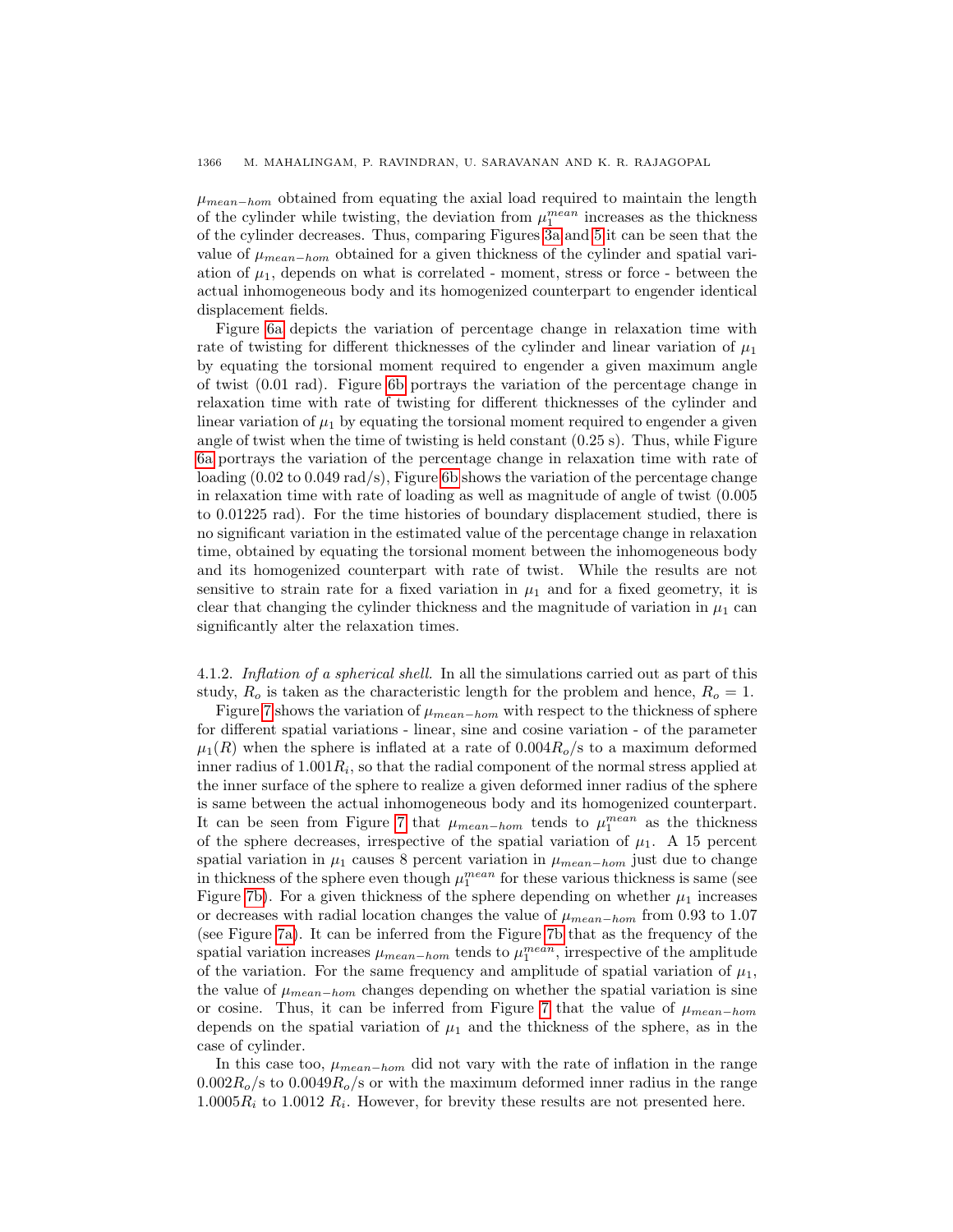<span id="page-16-1"></span><span id="page-16-0"></span>

(b) Constant loading time

Figure 6. Percentage variation in relaxation time with rate of twisting and different thicknesses of the cylinder for linear variation of  $\mu_1$  obtained by correlating the variation of the torsional moment

4.2. Variation in stress. We next examine, if the stresses in the homogenized body are qualitatively similar to that in the actual inhomogeneous body under identical displacement time histories.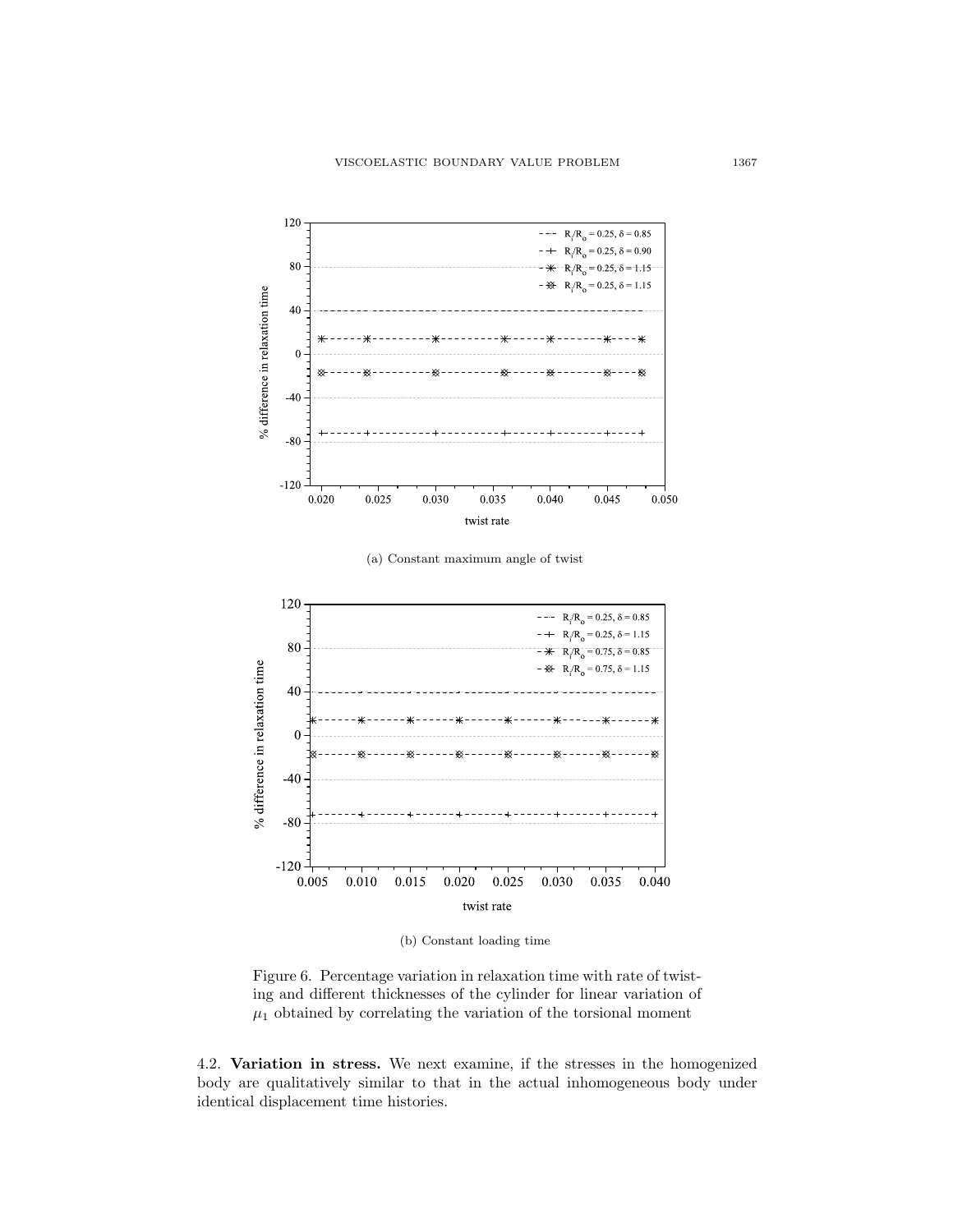<span id="page-17-2"></span><span id="page-17-0"></span>

<span id="page-17-1"></span>

(b) Sine and cosine variation

Figure 7. Variation of  $\mu_{mean-hom}$  with  $R_i/R_o$  for different spatial variations of  $\mu_1$  obtained by correlating the variation of the radial component of the normal stress applied at the inner surface of the sphere to engender a given inflation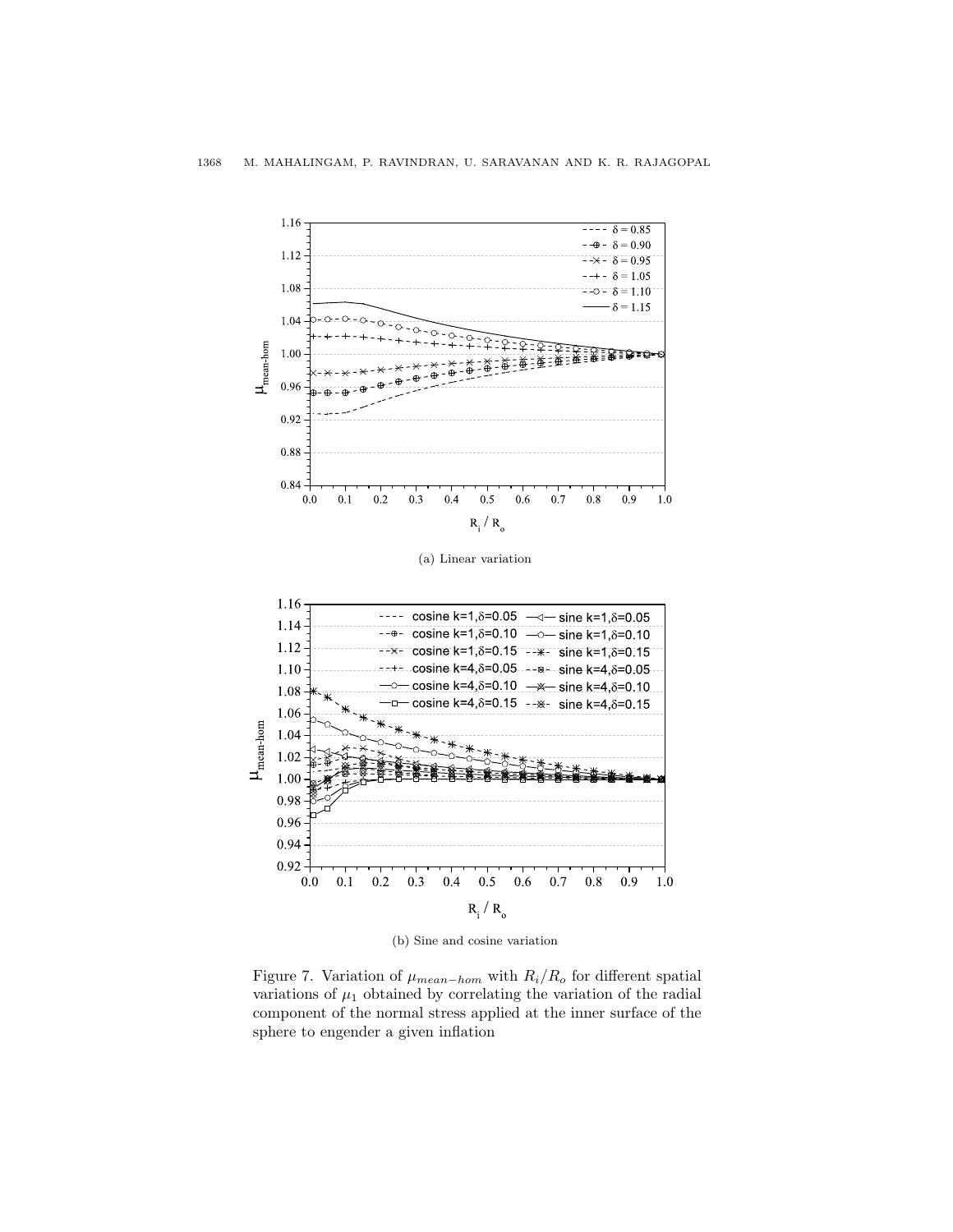<span id="page-18-0"></span>

(a) Linear variation with  $\delta = 0.85$ 



(b) Sine variation with  $\delta = 0.15$  and  $k = 1$ 

Figure 8. Radial variation of the cylindrical polar components of the Cauchy stress at time  $t = 0.25$  s for different radial variations of  $\mu_1$  when the annular cylinder is subjected to pure twist.

Figure [8](#page-18-0) portrays the radial variation of the cylindrical polar components of the Cauchy stress at the instant when the maximum angle of twist is attained  $(t = 0.25s)$ for a thick annular cylinder with  $R_i = 0.5R_o$  subjected to pure twisting for different radial variations of the parameter  $\mu_1$  in the constitutive relation. It can be seen from the Figure [8](#page-18-0) that the magnitude and sense of the cylindrical polar components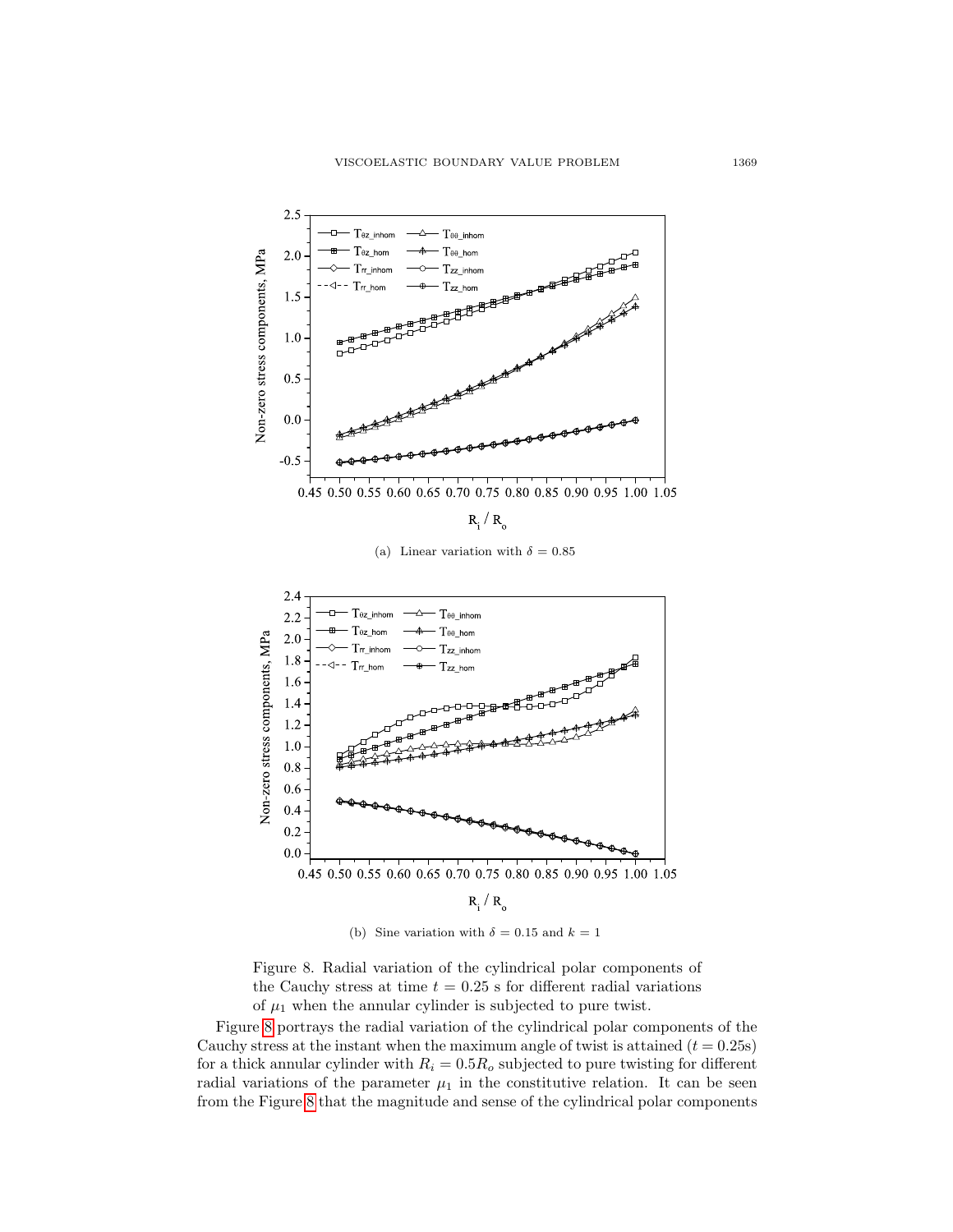<span id="page-19-0"></span>

Figure 9. Radial variation of the spherical polar components of the Cauchy stress at time  $t = 0.25$  s for different radial variations of  $\mu_1$  when the annular sphere is subjected to inflation.

of the Cauchy stress predicted by the homogenized approximation (obtained by equating the moment) is in excellent agreement with that obtained from the actual inhomogeneous body when both are subjected to identical deformation field time histories.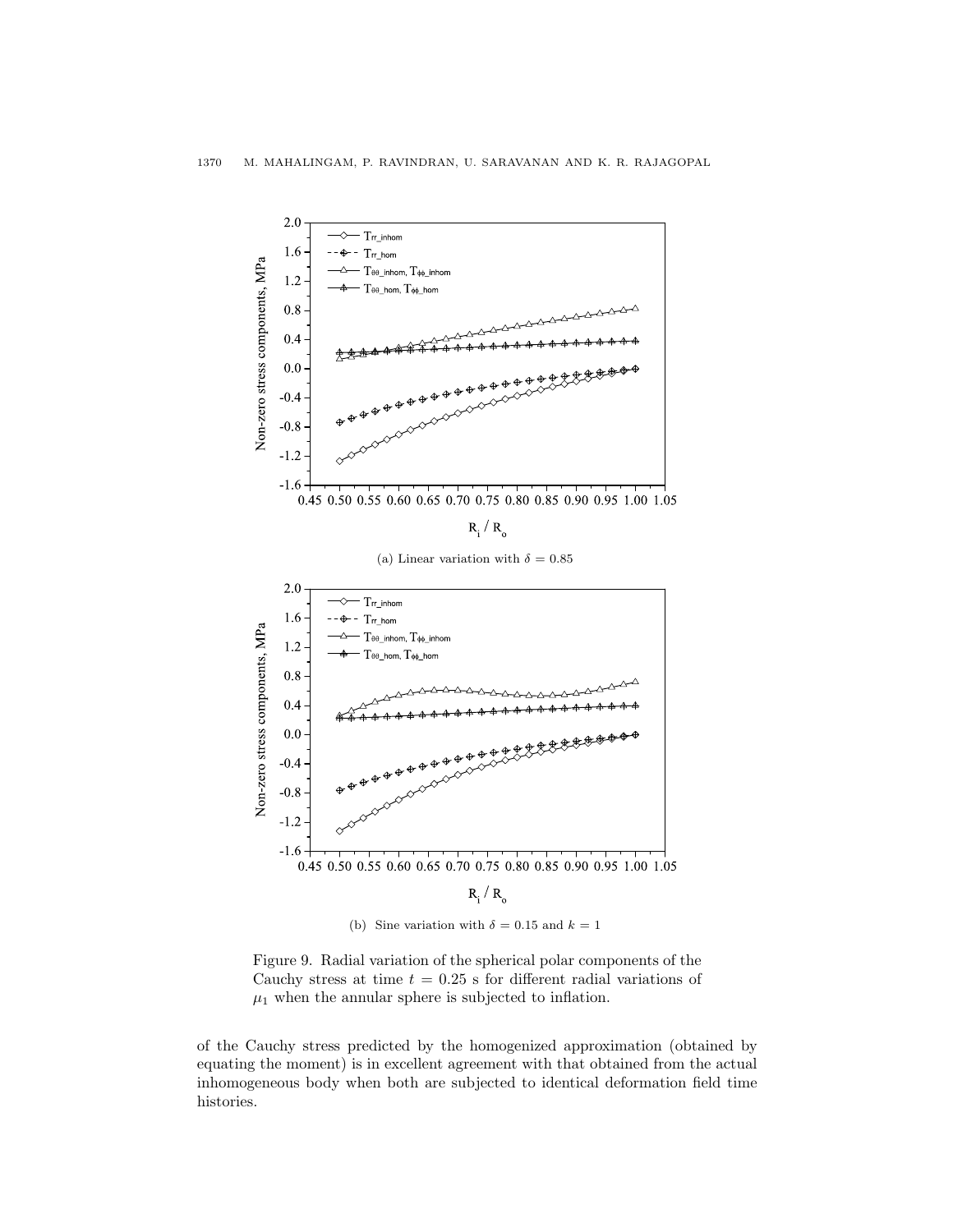Figure [9](#page-19-0) displays the radial variation of the spherical components of the Cauchy stress at the instant when the maximum deformed inner radius of the sphere is attained ( $t = 0.25$ s) for a thick annular sphere with  $R_i = 0.5R_o$  subjected to inflation for different radial variations of the parameter  $\mu_1$  in the constitutive relation. It can be seen from Figure [9](#page-19-0) that the magnitude and sense of the spherical components of the Cauchy stress predicted by the homogenized approximation (obtained by equating the normal stress on the inner surface) is in good agreement with that obtained from the actual inhomogeneous body when both are subjected to identical deformation field time histories.

For all the radial variations of the parameter  $\mu_1$  studied, deformation field time histories considered and different time instances at which the Cauchy stress determined, the magnitude and the sense of the Cauchy stress predicted by the homogenized approximation is in agreement with that obtained from the actual inhomogeneous body. These results are not shown here.

<span id="page-20-0"></span>5. Discussion. The material parameter in the homogenized approximation is arrived at by either requiring the torque employed to engender a given twist or the axial force required to maintain a given axial length for a specified twisting angle or the radial component of the normal stress to be applied for a given twist to prevent the displacement of the inner radius, to be the same for both the inhomogeneous and "equivalent" homogenized body. It is found that the material parameter obtained by different correlations are not the same. This variation in the material parameter depending on whether the forces or moments or traction are equated for the same boundary value problem suggests the inappropriateness of the constitutive relation used for the homogenized approximation, that is the homogeneous model cannot be described by the same class of constitutive relations as that of the inhomogeneous body. Also, in this study, contrary to the usual practice of formulating the constitutive relation for the homogenized approximation from the response of a representative volume element subjected to a uniform state of stress or a homogeneous deformation, inhomogeneous deformation fields are used to find the material parameters in the constitutive relation for the homogenized approximation.

The response of a given geometry of the body to three different spatial variations of the relaxation time having the same mean is compared. It is found that even though the mean of the spatial variations is the same, the responses of the respective inhomogeneous bodies are different. Similarly, for a given spatial variation of the relaxation time if the geometry of the body is varied such that the mean relaxation time is the same, the material parameters in the constitutive relation for the homogenized approximation changes. This dependance on the material parameters in the constitutive relation of the homogenized approximation on the size and shape of the body is consistent with the observation in [\[22,](#page-22-11) [19,](#page-22-12) [20,](#page-22-3) [21\]](#page-22-13). Thus, erroneous idealization of an inhomogeneous body as a homogeneous body results in the material parameters in the homogeneous model sought varying with the geometry of the body. Further studies are needed to check whether this variation of the homogeneous material parameters with geometry explain the size and shape effect reported in the literature for heterogeneous bodies like concrete when modeled as a homogeneous body.

The material parameters in the homogenized approximation are insensitive to the temporal variation of the boundary displacement for the cases studied here. This is because even though the constitutive relation is nonlinear, the numerical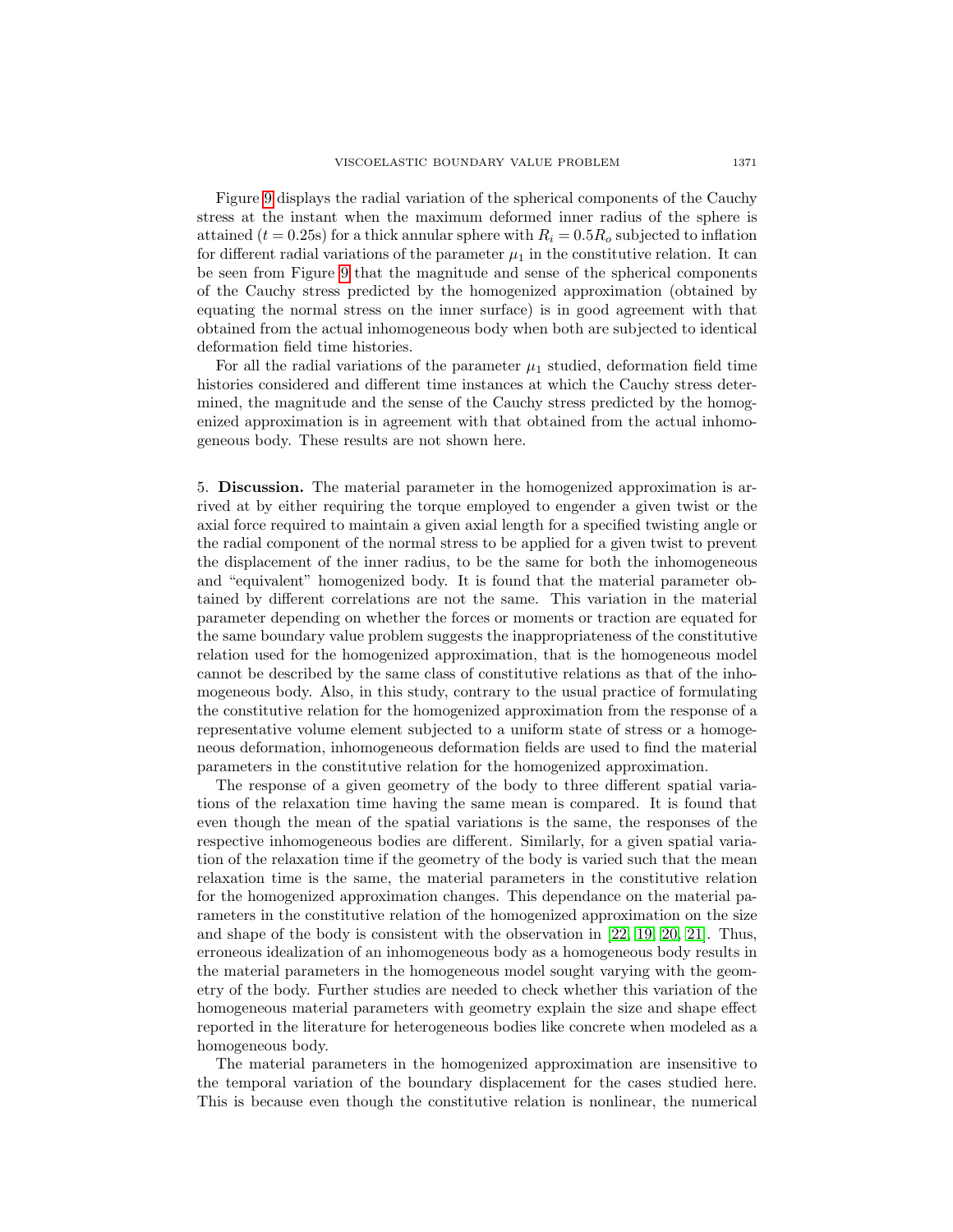simulations are carried out for small deformations. In case of small deformations, the nonlinear viscoelastic model studied can be approximated by a linear viscoelastic model. Also, the temporal variations considered are limited to changes in the rate of twisting to achieve a constant angle of twist. It is known that [\[16\]](#page-22-17) for linear viscoelastic models the relaxation of the stress with time does not depend on the rate of twisting. Hence, it is not surprising that the material parameters found for the homogeneous approximation is independent of the rate of deformation. More studies are required to understand the role of temporal variation on the inferred homogeneous constitutive relation.

The agreement of the magnitude and sense of the Cauchy stress components determined using the homogenized approximation with that of the actual inhomogeneous body is in contradiction with the results documented in [\[22,](#page-22-11) [19\]](#page-22-12). This may be because the simulations in this study, are limited to small deformations or because of the form of the inhomogeneities considered in this study, or both. It is worthwhile to point out that Saravanan and Rajagopal [\[22,](#page-22-11) [19\]](#page-22-12) observed qualitative differences in the stress field for piecewise constant variation of the material parameters, a form of inhomogeneity not studied here. Hence, this qualitative agreement in the stress distribution has to be cautiously interpreted and more studies are warranted before arriving at general conclusions.

6. Summary. Two boundary value problems corresponding to that of pure twisting of an annular right circular cylinder and inflation of a sphere were formulated for an inhomogeneous body comprised of incompressible materials. The nonlinear viscoelastic constitutive relation proposed in [\[17\]](#page-22-0) is used to describe the material that the inhomogeneous body is comprised of. One of the parameters in the model which is related to the relaxation time is assumed to vary spatially and simulations were performed for three special spatial variations. Using the chosen nonlinear viscoelastic constitutive model, geometry of the body and boundary value problems, the limitations in arriving at homogenized models in describing inhomogeneous bodies is investigated.

### **REFERENCES**

- <span id="page-21-3"></span>[\[1\]](http://www.ams.org/mathscinet-getitem?mr=MR2922249&return=pdf) I. V. Andrianov, V. V. Danishevs'kyy and E. G. Kholod, [Homogenization of viscoelastic](http://dx.doi.org/10.1007/s00707-011-0608-6) [composites with fibres of diamond-shaped cross-section,](http://dx.doi.org/10.1007/s00707-011-0608-6) Acta Mechanica, 223 (2012), 1093– 1100.
- <span id="page-21-1"></span>[2] K. S. Challagulla, A. Georgiades and A. L. Kalamkarov, [Asymptotic homogenization model for](http://dx.doi.org/10.2140/jomms.2007.2.613) [three-dimensional network reinforced composite structures,](http://dx.doi.org/10.2140/jomms.2007.2.613) Journal of Mechanics of Materials and Structures, 2 (2007), 613–632.
- <span id="page-21-0"></span>[3] N. Charalambakis, Homogenization techniques and micromechanics. a survey and perspectives, Applied Mechanics Reviews, 63 (2010), 030803.
- <span id="page-21-4"></span>[\[4\]](http://www.ams.org/mathscinet-getitem?mr=MR2231062&return=pdf) Y.-C. Chen, K. R. Rajagopal and L. Wheeler, [Homogenization and global responses of inho](http://dx.doi.org/10.1007/s10659-005-9031-3)[mogeneous spherical nonlinear elastic shells,](http://dx.doi.org/10.1007/s10659-005-9031-3) Journal of Elasticity, 82 (2006), 193-214.
- <span id="page-21-2"></span>[5] P. W. Chung, K. K. Tamma and R. R. Namburu, [A micro/macro homogenization approach for](http://dx.doi.org/10.1016/S0266-3538(00)00018-X) [viscoelastic creep analysis with dissipative correctors for heterogeneous woven-fabric layered](http://dx.doi.org/10.1016/S0266-3538(00)00018-X) [media,](http://dx.doi.org/10.1016/S0266-3538(00)00018-X) Composites Science and Technology, 60 (2000), 2233–2253.
- <span id="page-21-6"></span>[6] L. Gibiansky and R. Lakes, [Bounds on the complex bulk and shear moduli of a two](http://dx.doi.org/10.1016/S0167-6636(96)00046-4)[dimensional two-phase viscoelastic composite,](http://dx.doi.org/10.1016/S0167-6636(96)00046-4) Mechanics of Materials, 25 (1997), 79–95.
- <span id="page-21-5"></span>[\[7\]](http://www.ams.org/mathscinet-getitem?mr=MR1232831&return=pdf) L. Gibiansky and G. Milton, [On the effective viscoelastic moduli of two-phase media. i.](http://dx.doi.org/10.1098/rspa.1993.0010) [rigorous bounds on the complex bulk modulus,](http://dx.doi.org/10.1098/rspa.1993.0010) Proceedings of the Royal Society of London A: Mathematical, Physical and Engineering Sciences, 440 (1993), 163–188.
- <span id="page-21-7"></span>[\[8\]](http://www.ams.org/mathscinet-getitem?mr=MR0176652&return=pdf) R. Hill, [Theory of mechanical properties of fibre-strengthened materials: I. elastic behaviour,](http://dx.doi.org/10.1016/0022-5096(64)90019-5) Journal of the Mechanics and Physics of Solids, 12 (1964), 199–212.